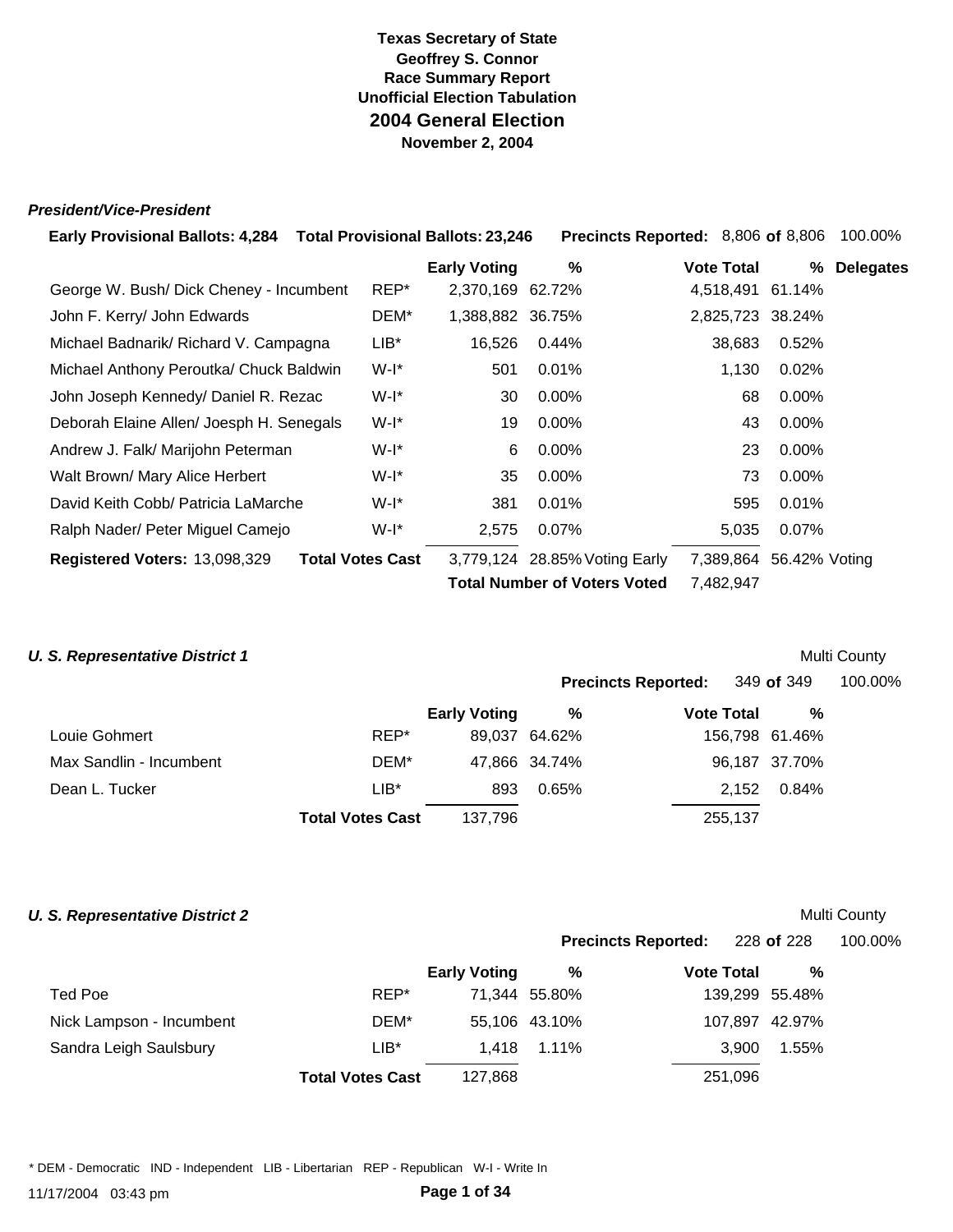# **U. S. Representative District 3** Multi County

| 0. 1100.00011101110 DISUIDI O |                         |                     |                | <b>IVIUIU VUUILY</b>       |                |         |  |
|-------------------------------|-------------------------|---------------------|----------------|----------------------------|----------------|---------|--|
|                               |                         |                     |                | <b>Precincts Reported:</b> | 184 of 184     | 100.00% |  |
|                               |                         | <b>Early Voting</b> | %              | <b>Vote Total</b>          | %              |         |  |
| Sam Johnson - Incumbent       | REP*                    |                     | 110,618 87.96% |                            | 179,099 85.63% |         |  |
| James Vessels                 | $LIB^*$                 | 6.199               | 4.93%          | 13.204                     | 6.31%          |         |  |
| Paul Jenkins                  | IND <sup>*</sup>        | 8.946               | 7.11%          | 16.850                     | 8.06%          |         |  |
|                               | <b>Total Votes Cast</b> | 125,763             |                | 209,153                    |                |         |  |
|                               |                         |                     |                |                            |                |         |  |

#### **U. S. Representative District 4** Multi County

| <b>Precincts Reported:</b> | 378 of 378        |   | 100.00% |
|----------------------------|-------------------|---|---------|
| %                          | <b>Vote Total</b> | % |         |

|                        |                         | <b>Early Voting</b> | %             | <b>Vote Total</b> | %             |
|------------------------|-------------------------|---------------------|---------------|-------------------|---------------|
| Ralph Hall - Incumbent | REP*                    |                     | 83.348 70.94% | 187,197 68.40%    |               |
| Jim Nickerson          | DEM*                    |                     | 32,958 28.05% |                   | 82,946 30.31% |
| Kevin D. Anderson      | $LIB^*$                 | 1.191               | 1.01%         | 3.550             | 1.30%         |
|                        | <b>Total Votes Cast</b> | 117.497             |               | 273,693           |               |

### **U. S. Representative District 5** Multi County

|                            |                         |                     |               | Precincts Reported: 281 of 281 |                | 100.00% |
|----------------------------|-------------------------|---------------------|---------------|--------------------------------|----------------|---------|
|                            |                         | <b>Early Voting</b> | %             | <b>Vote Total</b>              | %              |         |
| Jeb Hensarling - Incumbent | REP*                    |                     | 72.611 67.11% |                                | 148,617 64.47% |         |
| <b>Bill Bernstein</b>      | DEM*                    |                     | 33,715 31.16% |                                | 75,809 32.89%  |         |
| John Gonzalez              | $LIB*$                  | 1.865               | 1.72%         | 6.101                          | 2.65%          |         |
|                            | <b>Total Votes Cast</b> | 108.191             |               | 230,527                        |                |         |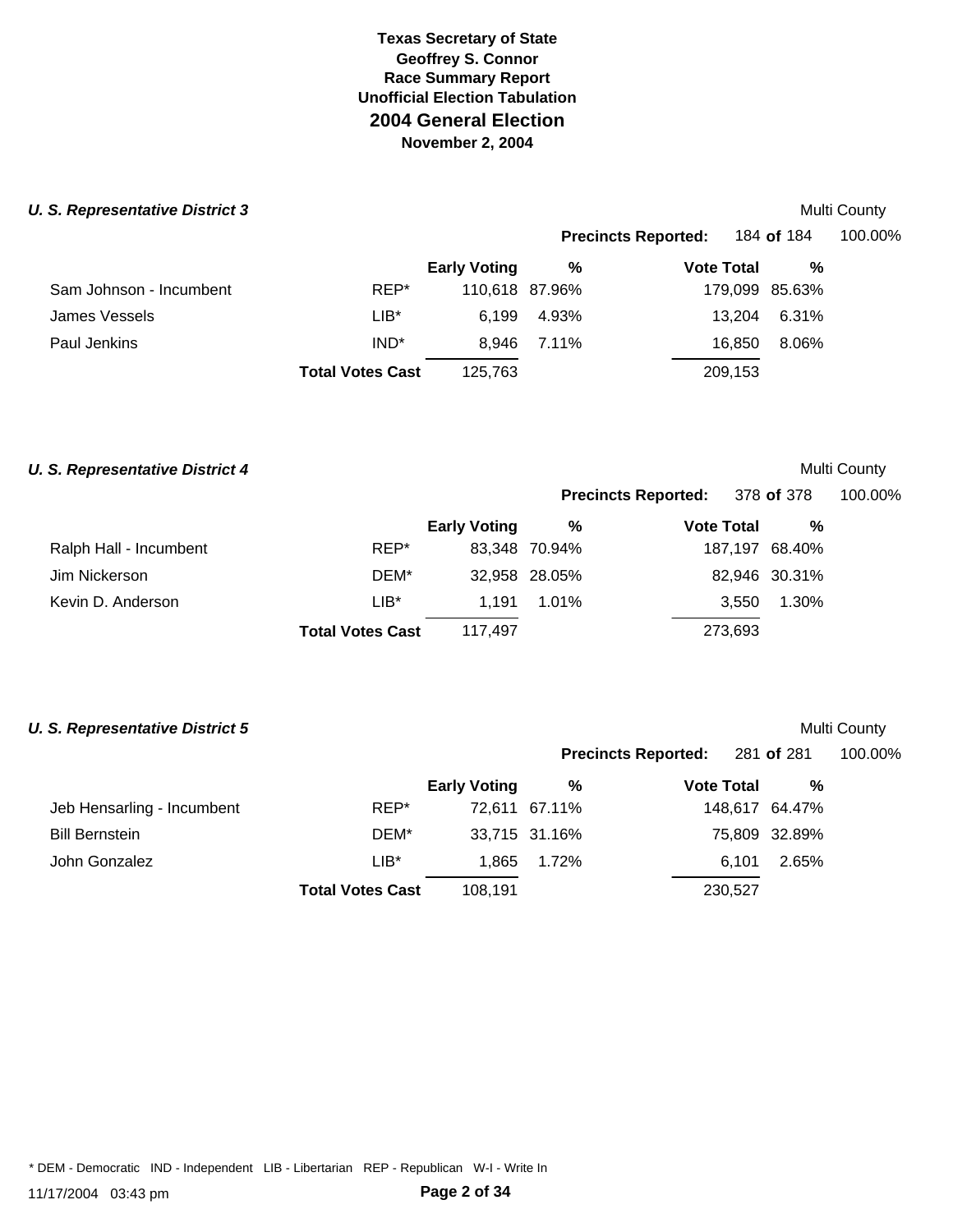# **U. S. Representative District 6** Multi County

|                        |                         |                     |               |                            |                | www.com |
|------------------------|-------------------------|---------------------|---------------|----------------------------|----------------|---------|
|                        |                         |                     |               | <b>Precincts Reported:</b> | 313 of 313     | 100.00% |
|                        |                         | <b>Early Voting</b> | %             | <b>Vote Total</b>          | %              |         |
| Joe Barton - Incumbent | REP*                    |                     | 87,959 67.70% |                            | 168,703 66.02% |         |
| Morris Meyer           | DEM*                    |                     | 40,660 31.29% |                            | 83,587 32.71%  |         |
| Stephen Schrader       | $LIB*$                  | 1.309               | 1.01%         | 3.246                      | 1.27%          |         |
|                        | <b>Total Votes Cast</b> | 129.928             |               | 255,536                    |                |         |
|                        |                         |                     |               |                            |                |         |

#### **U. S. Representative District 7** Single County

**Precincts Reported:** 193 **of** 193 100.00%

**Precincts Reported:** 274 **of** 274 100.00%

|                            |                         | <b>Early Voting</b> | %             | <b>Vote Total</b> | %              |
|----------------------------|-------------------------|---------------------|---------------|-------------------|----------------|
| John Culberson - Incumbent | REP*                    |                     | 75,096 65.34% |                   | 174,009 64.15% |
| John Martinez              | DEM*                    |                     | 37,628 32.74% |                   | 90,239 33.27%  |
| <b>Drew Parks</b>          | $LIB*$                  | 991                 | 0.86%         | 3.325             | 1.23%          |
| Paul Staton                | IND <sup>*</sup>        | 1.215               | 1.06%         | 3.673             | 1.35%          |
|                            | <b>Total Votes Cast</b> | 114.930             |               | 271,246           |                |
|                            |                         |                     |               |                   |                |

### **U. S. Representative District 8** Multi County

|                         |                         | <b>Early Voting</b> | %             | <b>Vote Total</b> | %              |
|-------------------------|-------------------------|---------------------|---------------|-------------------|----------------|
| Kevin Brady - Incumbent | REP*                    |                     | 91,428 71.16% |                   | 179,127 68.92% |
| James "Jim" Wright      | DEM*                    |                     | 35,629 27.73% |                   | 77,082 29.66%  |
| Paul Hansen             | $LIB*$                  |                     | 1.432 1.11%   | 3.686             | 1.42%          |
|                         | <b>Total Votes Cast</b> | 128.489             |               | 259,895           |                |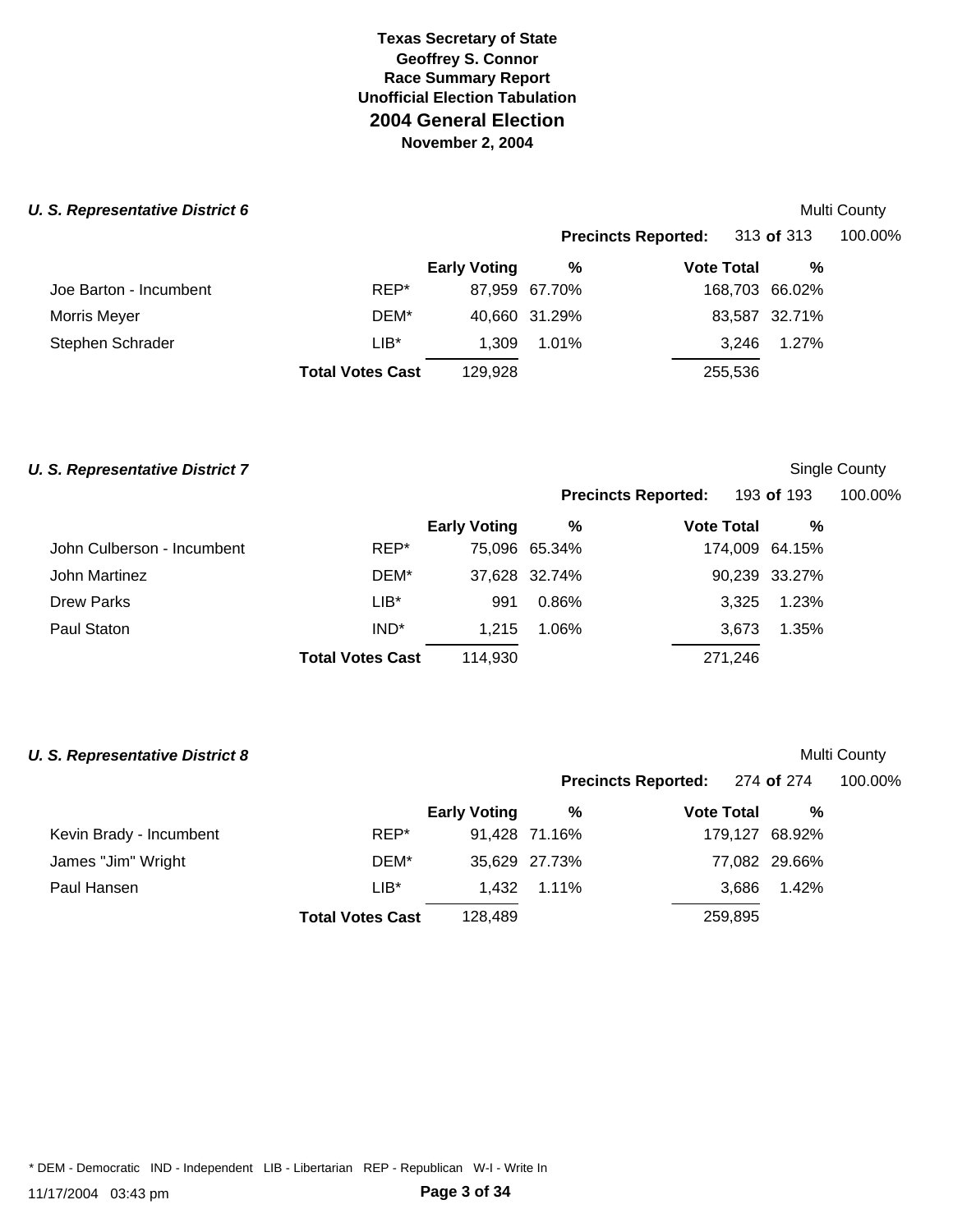#### **U. S. Representative District 9** Multi County **Multi County and Automatic Property Automatic Property Automatic Property Automatic Property Automatic Property Automatic Property Automatic Property Automatic Property Autom**

|                      |                         |                     |               | <b>Precincts Reported:</b> | 146 of 146     | 100.00% |
|----------------------|-------------------------|---------------------|---------------|----------------------------|----------------|---------|
|                      |                         | <b>Early Voting</b> | %             | <b>Vote Total</b>          | %              |         |
| Arlette Molina       | REP*                    |                     | 20,255 28.91% |                            | 41,877 26.56%  |         |
| Al Green             | DEM*                    |                     | 49,058 70.02% |                            | 113,840 72.20% |         |
| Stacey Lynn Bourland | $LIB*$                  | 750                 | 1.07%         | 1.952                      | 1.24%          |         |
|                      | <b>Total Votes Cast</b> | 70,063              |               | 157,669                    |                |         |
|                      |                         |                     |               |                            |                |         |

#### **U. S. Representative District 10** Multi County

# **Precincts Reported:** 239 **of** 239 100.00%

|                   |                         | <b>Early Voting</b> | %             | <b>Vote Total</b> | %              |
|-------------------|-------------------------|---------------------|---------------|-------------------|----------------|
| Michael T. McCaul | REP*                    |                     | 88,382 77.09% |                   | 181,545 78.76% |
| Robert Fritsche   | LIB*                    |                     | 17,508 15.27% |                   | 35,463 15.38%  |
| Lorenzo Sadun     | $W-I^*$                 | 8.758               | 7.64%         | 13.509            | 5.86%          |
|                   | <b>Total Votes Cast</b> | 114.648             |               | 230,517           |                |
|                   |                         |                     |               |                   |                |

### **U. S. Representative District 11** Multi County

|               |                         |                     |               | <b>Precincts Reported:</b> | 436 <b>of</b> 436 | 100.00% |
|---------------|-------------------------|---------------------|---------------|----------------------------|-------------------|---------|
|               |                         | <b>Early Voting</b> | %             | <b>Vote Total</b>          | %                 |         |
| Mike Conaway  | REP*                    | 100.051 78.65%      |               |                            | 176,967 76.75%    |         |
| Wayne Raasch  | DEM*                    |                     | 25.644 20.16% |                            | 50,265 21.80%     |         |
| Jeffrey Blunt | LIB*                    | 1.523               | 1.20%         | 3.339                      | 1.45%             |         |
|               | <b>Total Votes Cast</b> | 127,218             |               | 230,571                    |                   |         |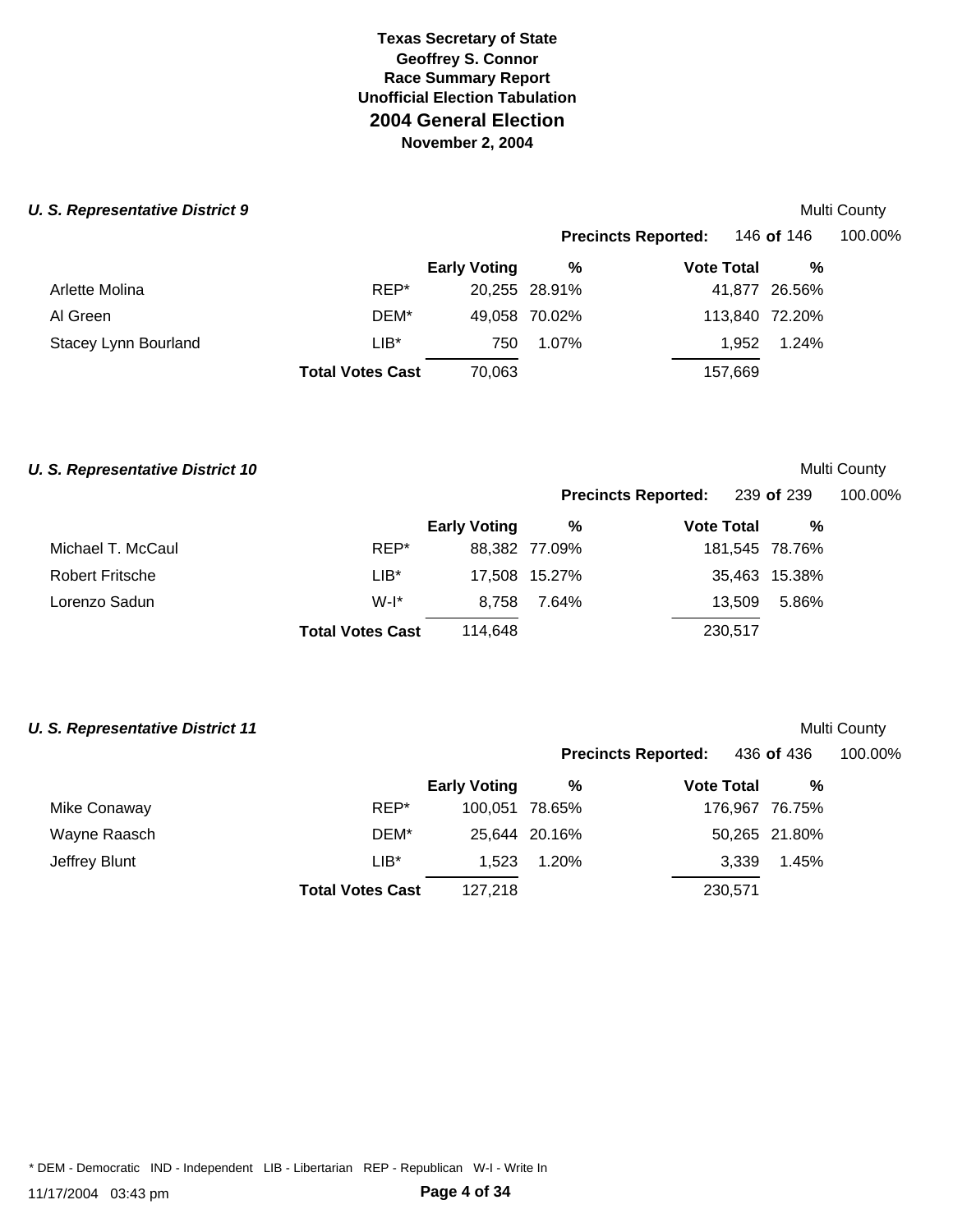### **U. S. Representative District 12** Multi County of the state of the state of the state of the state of the state of the state of the state of the state of the state of the state of the state of the state of the state of th

| 0. Representative District IZ |                         |                     |               | <b>IVIUILI OUUIILY</b>     |                |         |
|-------------------------------|-------------------------|---------------------|---------------|----------------------------|----------------|---------|
|                               |                         |                     |               | <b>Precincts Reported:</b> | 300 of 300     | 100.00% |
|                               |                         | <b>Early Voting</b> | %             | <b>Vote Total</b>          | %              |         |
| Kay Granger - Incumbent       | REP*                    |                     | 84,972 72.49% |                            | 173,126 72.32% |         |
| Felix Alvarado                | DEM*                    |                     | 32,244 27.51% |                            | 66,271 27.68%  |         |
|                               | <b>Total Votes Cast</b> | 117.216             |               | 239,397                    |                |         |
|                               |                         |                     |               |                            |                |         |

### **U. S. Representative District 13** Multi County

**Precincts Reported:** 474 **of** 474 100.00%

|                            |                         | <b>Early Voting</b> | %             | <b>Vote Total</b> | %            |  |
|----------------------------|-------------------------|---------------------|---------------|-------------------|--------------|--|
| Mac Thornberry - Incumbent | REP*                    |                     | 89,053 92.88% | 188,183 92.21%    |              |  |
| M.J. (Smitty) Smith        | LIB*                    |                     | 6.822 7.12%   |                   | 15.894 7.79% |  |
|                            | <b>Total Votes Cast</b> | 95.875              |               | 204.077           |              |  |

### **U. S. Representative District 15** Multi County

|                            |                         |                     |               | <b>Precincts Reported:</b> | 298 of 298    | 100.00% |
|----------------------------|-------------------------|---------------------|---------------|----------------------------|---------------|---------|
|                            |                         | <b>Early Voting</b> | %             | <b>Vote Total</b>          | %             |         |
| Michael D. Thamm           | REP*                    |                     | 31,073 42.94% |                            | 67,413 40.55% |         |
| Rubén Hinojosa - Incumbent | DEM*                    |                     | 40,353 55.77% |                            | 96,475 58.03% |         |
| William R. Cady            | $LIB^*$                 | 934                 | 1.29%         | 2.349                      | 1.41%         |         |
|                            | <b>Total Votes Cast</b> | 72,360              |               | 166,237                    |               |         |
|                            |                         |                     |               |                            |               |         |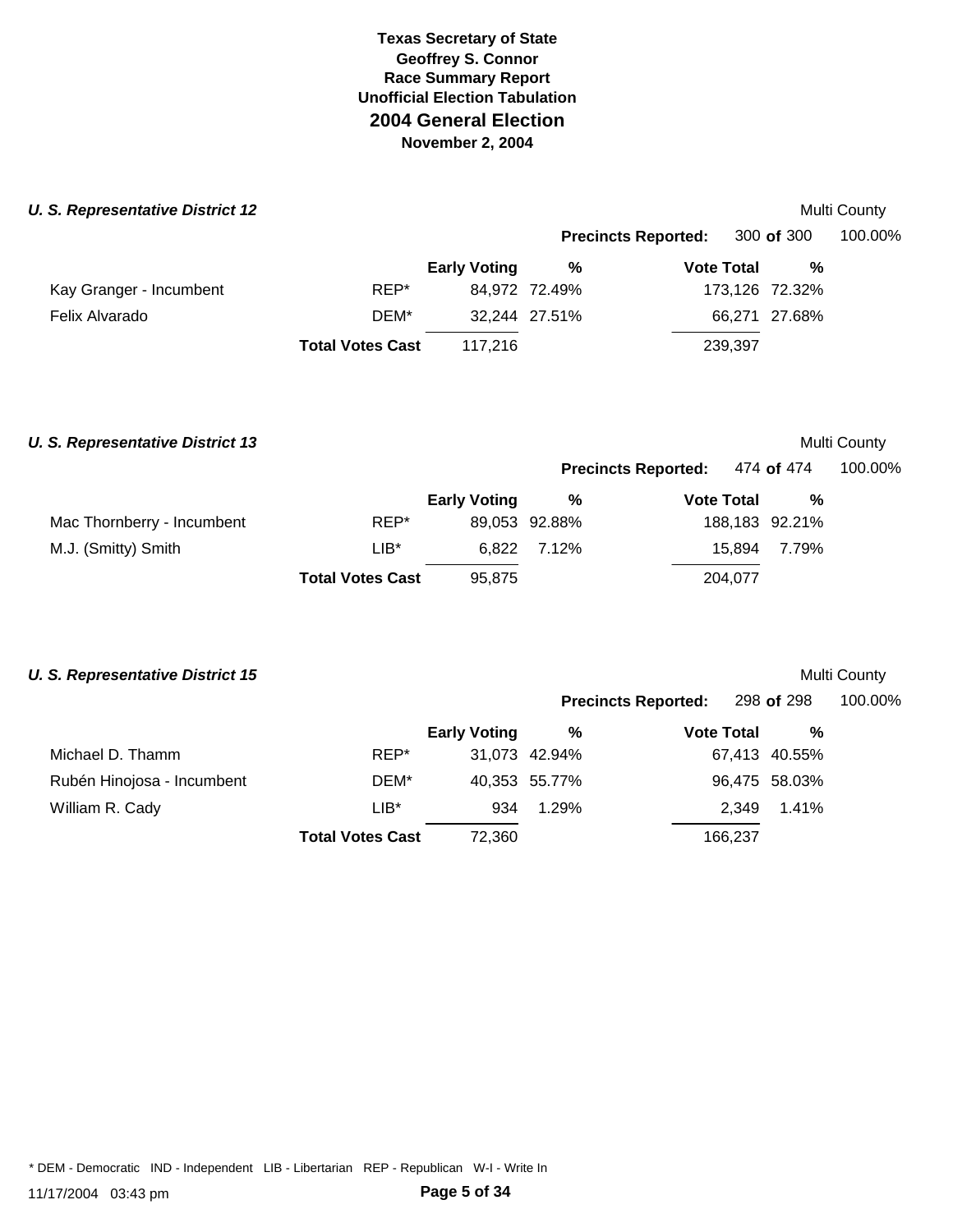#### **U. S. Representative District 16** Single County of the state of the state of the state of the state County of the state of the state of the state of the state of the state of the state of the state of the state of the sta

|                             |                         |                     |               | <b>Precincts Reported:</b> | 162 of 162     | 100.00% |  |
|-----------------------------|-------------------------|---------------------|---------------|----------------------------|----------------|---------|--|
|                             |                         | <b>Early Voting</b> | %             | <b>Vote Total</b>          | %              |         |  |
| David Brigham               | REP*                    |                     | 30,978 34.42% |                            | 49,818 31.07%  |         |  |
| Silvestre Reyes - Incumbent | DEM*                    |                     | 57,863 64.29% |                            | 108,282 67.54% |         |  |
| <b>Brad Clardy</b>          | $LIB^*$                 | 1.156               | 1.28%         | 2.216                      | 1.38%          |         |  |
|                             | <b>Total Votes Cast</b> | 89,997              |               | 160,316                    |                |         |  |
|                             |                         |                     |               |                            |                |         |  |

#### **U. S. Representative District 17** Multi County

|                                 |                         |                     |               | Precincts Reported: 324 of 324 |         |                | 100.00% |
|---------------------------------|-------------------------|---------------------|---------------|--------------------------------|---------|----------------|---------|
|                                 |                         | <b>Early Voting</b> | %             | <b>Vote Total</b>              |         | %              |         |
| Arlene Wohlgemuth               | REP*                    |                     | 65,358 50.65% |                                |         | 116,131 47.45% |         |
| <b>Chet Edwards - Incumbent</b> | DEM*                    |                     | 62,067 48.10% |                                |         | 125,220 51.17% |         |
| Clyde L. Garland                | $LIB*$                  | 1.617               | 1.25%         |                                | 3,383   | 1.38%          |         |
|                                 | <b>Total Votes Cast</b> | 129,042             |               |                                | 244,734 |                |         |

### **U. S. Representative District 18** Single County

|                  |                     |                         |                              |  |                              | 100.00%                                                                         |
|------------------|---------------------|-------------------------|------------------------------|--|------------------------------|---------------------------------------------------------------------------------|
|                  | <b>Early Voting</b> | %                       |                              |  | %                            |                                                                                 |
| DEM*             |                     |                         |                              |  |                              |                                                                                 |
| LIB*             |                     |                         |                              |  |                              |                                                                                 |
| IND <sup>*</sup> | 3,350               | 6.13%                   |                              |  | 6.40%                        |                                                                                 |
|                  | 54,652              |                         |                              |  |                              |                                                                                 |
|                  |                     | <b>Total Votes Cast</b> | 48,948 89.56%<br>2,354 4.31% |  | <b>Vote Total</b><br>152,128 | <b>Precincts Reported:</b> 223 of 223<br>135,249 88.90%<br>7.144 4.70%<br>9,735 |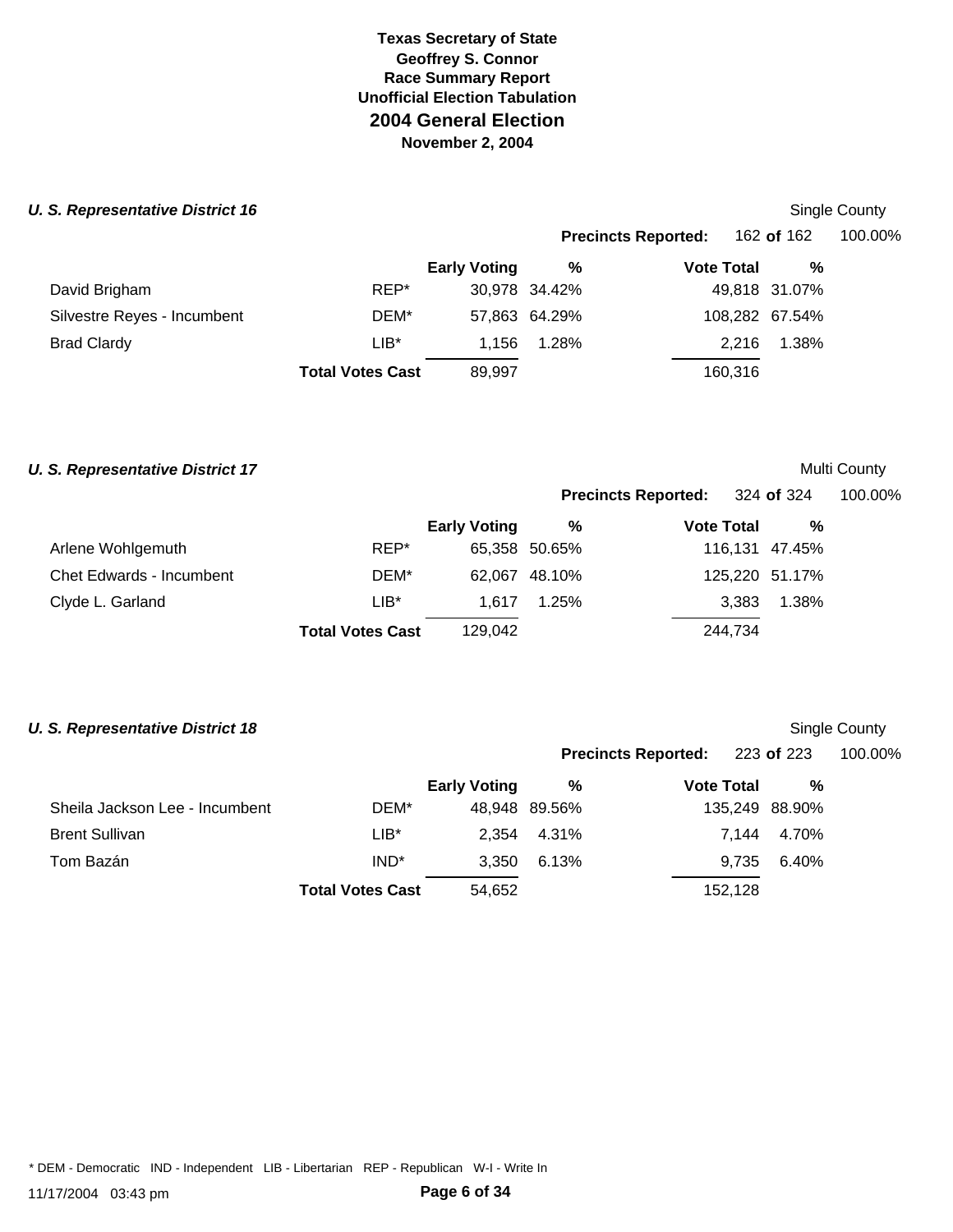### **U. S. Representative District 19** Multi County and **Multi County of the Structure of the Multi County of the Multi County of the Multi County of the Multi County of the Multi County of the Multi County of the Multi County**

|                                 |                         |                     |               | <b>Precincts Reported:</b> | 394 <b>of</b> 394 | 100.00% |  |
|---------------------------------|-------------------------|---------------------|---------------|----------------------------|-------------------|---------|--|
|                                 |                         | <b>Early Voting</b> | %             | <b>Vote Total</b>          | %                 |         |  |
| Randy Neugebauer - Incumbent    | REP*                    |                     | 81,008 59.90% |                            | 136,627 58.43%    |         |  |
| Charles W. Stenholm - Incumbent | DEM*                    |                     | 52,244 38.63% |                            | 93,688 40.06%     |         |  |
| <b>Richard Peterson</b>         | $LIB*$                  | 1.979               | 1.46%         | 3.529                      | 1.51%             |         |  |
|                                 | <b>Total Votes Cast</b> | 135.231             |               | 233,844                    |                   |         |  |
|                                 |                         |                     |               |                            |                   |         |  |

#### **U. S. Representative District 20** Single County

| <b>Precincts Reported:</b> |            | 304 <b>of</b> 304 | 100.00% |
|----------------------------|------------|-------------------|---------|
|                            | Mata Tatal |                   |         |

**Precincts Reported:** 315 **of** 315 100.00%

|                                 |                         | <b>Early Voting</b> | %             | <b>Vote Total</b> | $\frac{9}{6}$ |
|---------------------------------|-------------------------|---------------------|---------------|-------------------|---------------|
| Roger Scott                     | REP*                    |                     | 32,399 34.97% |                   | 54,807 31.97% |
| Charles A. Gonzalez - Incumbent | DEM*                    |                     | 58,189 62.82% | 112,280 65.50%    |               |
| Jessie Bouley                   | LIB*                    | 1.107               | 1.20%         |                   | 2.371 1.38%   |
| Michael Idrogo                  | IND <sup>*</sup>        | 940                 | 1.01%         | 1.963             | 1.15%         |
|                                 | <b>Total Votes Cast</b> | 92,635              |               | 171,421           |               |

#### **U. S. Representative District 21** Multi County

|                         |                         | <b>Early Voting</b> | %             | <b>Vote Total</b> | %              |
|-------------------------|-------------------------|---------------------|---------------|-------------------|----------------|
| Lamar Smith - Incumbent | REP*                    | 130,927 61.94%      |               |                   | 209,500 61.51% |
| Rhett R. Smith          | DEM*                    |                     | 75,437 35.69% |                   | 120,905 35.50% |
| Jason Pratt             | $LIB*$                  | 5.007               | 2.37%         | 10.198            | 2.99%          |
|                         | <b>Total Votes Cast</b> | 211,371             |               | 340,603           |                |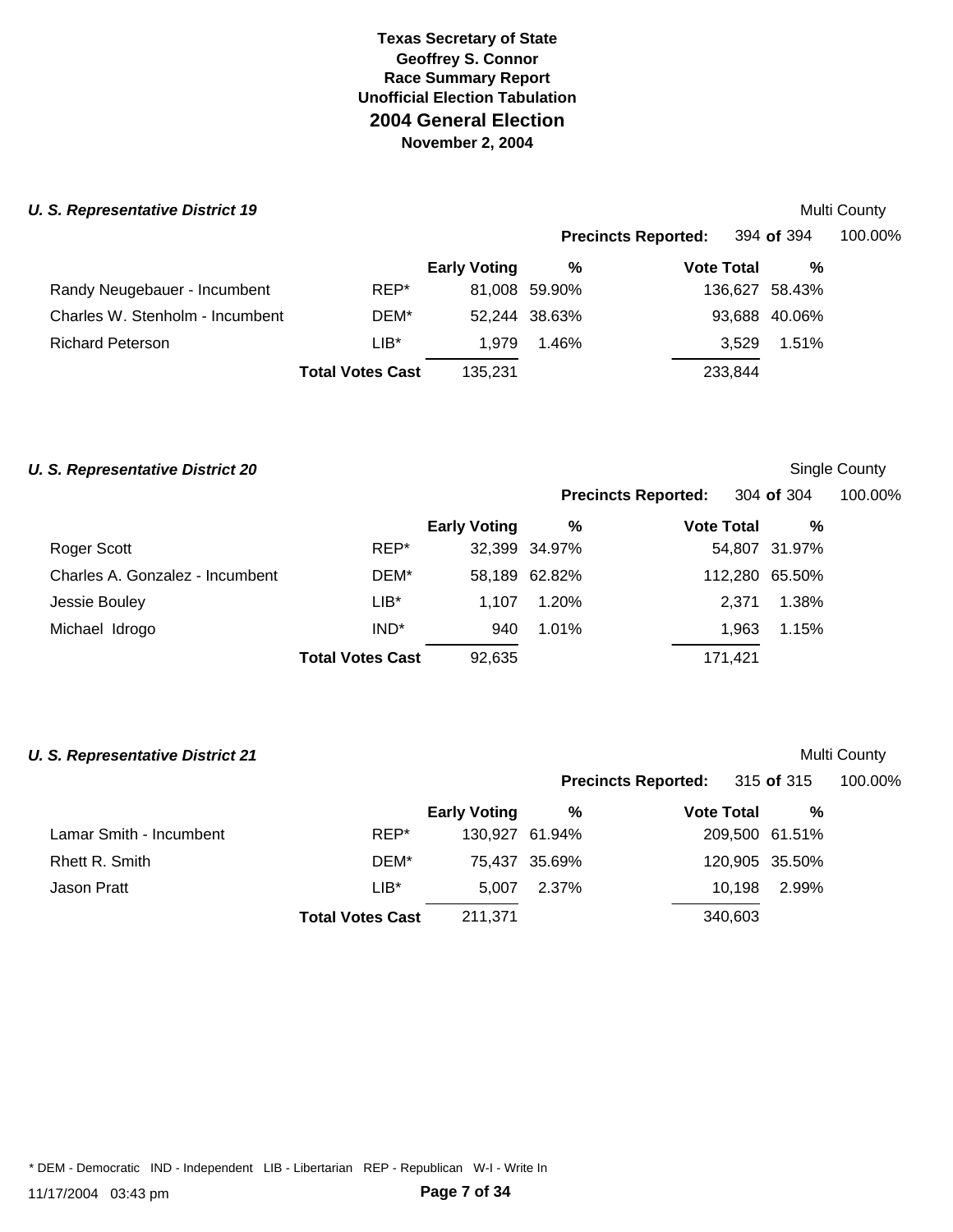# **U. S. Representative District 22** Multi County

| 3. Representative District ZZ |                         |                     |               |                            | <b>IVIUIU CUUIILY</b> |         |
|-------------------------------|-------------------------|---------------------|---------------|----------------------------|-----------------------|---------|
|                               |                         |                     |               | <b>Precincts Reported:</b> | 216 of 216            | 100.00% |
|                               |                         | <b>Early Voting</b> | %             | <b>Vote Total</b>          | %                     |         |
| Tom DeLay - Incumbent         | REP*                    |                     | 74,027 55.49% |                            | 149,901 55.15%        |         |
| Richard R. Morrison           | DEM*                    |                     | 54,742 41.03% |                            | 111,741 41.11%        |         |
| Tom Morrison                  | $LIB*$                  | 2.013               | 1.51%         | 4.872                      | 1.79%                 |         |
| Michael Fjetland              | IND <sup>*</sup>        | 2,633               | 1.97%         | 5.301                      | 1.95%                 |         |
|                               | <b>Total Votes Cast</b> | 133,415             |               | 271,815                    |                       |         |
|                               |                         |                     |               |                            |                       |         |

# **U. S. Representative District 23** Multi County

|                           |                         |                     | <b>Precincts Reported:</b> |                   | 360 of 360     | 100.00% |
|---------------------------|-------------------------|---------------------|----------------------------|-------------------|----------------|---------|
|                           |                         | <b>Early Voting</b> | %                          | <b>Vote Total</b> | %              |         |
| Henry Bonilla - Incumbent | REP*                    | 100,318 70.32%      |                            |                   | 170,507 69.27% |         |
| Joe Sullivan              | DEM*                    |                     | 40,750 28.57%              |                   | 72,376 29.40%  |         |
| Nazirite "Comrade" Perez  | $LIB*$                  | 1.587               | $1.11\%$                   | 3.272             | 1.33%          |         |
|                           | <b>Total Votes Cast</b> | 142.655             |                            | 246,155           |                |         |

#### **U. S. Representative District 24** Multi County

|                   |        |                     |               | Precincts Reported: 237 of 237 |                | 100.00% |  |
|-------------------|--------|---------------------|---------------|--------------------------------|----------------|---------|--|
|                   |        | <b>Early Voting</b> | %             | <b>Vote Total</b>              | %              |         |  |
| Kenny Marchant    | REP*   |                     | 92,215 67.16% |                                | 154,222 63.99% |         |  |
| Gary R. Page      | DEM*   |                     | 43,273 31.51% |                                | 82,444 34.21%  |         |  |
| James H. Lawrence | $LIB*$ | 1.825               | 1.33%         | 4.327                          | 1.80%          |         |  |
|                   |        |                     |               |                                |                |         |  |

**Total Votes Cast** 137,313 240,993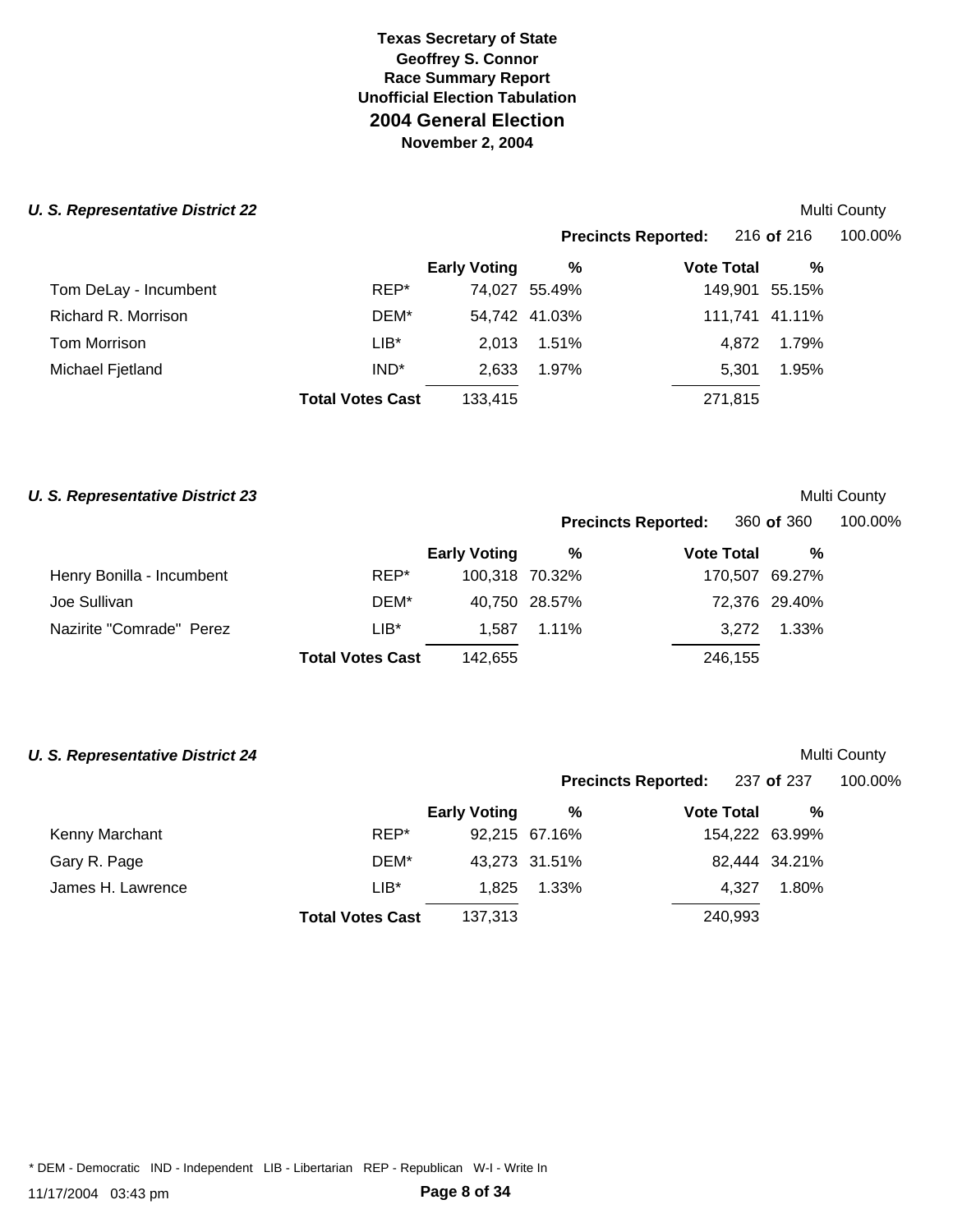### **U. S. Representative District 25** Multi County of the state of the state of the state of the state of the state of the state of the state of the state of the state of the state of the state of the state of the state of th

|                           |                         |                     |               | <b>Precincts Reported:</b> | 227 of 227     | 100.00% |
|---------------------------|-------------------------|---------------------|---------------|----------------------------|----------------|---------|
|                           |                         | <b>Early Voting</b> | %             | <b>Vote Total</b>          | %              |         |
| Rebecca Armendariz Klein  | REP*                    |                     | 26,862 31.17% |                            | 49,316 30.74%  |         |
| Lloyd Doggett - Incumbent | DEM*                    |                     | 58,002 67.31% |                            | 108,487 67.61% |         |
| James Werner              | $LIB^*$                 | 1.305               | 1.51%         | 2.652                      | 1.65%          |         |
|                           | <b>Total Votes Cast</b> | 86.169              |               | 160,455                    |                |         |
|                           |                         |                     |               |                            |                |         |

#### **U. S. Representative District 26** Multi County

| <b>Precincts Reported:</b> | 277 of 277 | 100.00% |
|----------------------------|------------|---------|
|                            |            |         |

|                                |                         | <b>Early Voting</b> | %             | <b>Vote Total</b> | %             |
|--------------------------------|-------------------------|---------------------|---------------|-------------------|---------------|
| Michael C. Burgess - Incumbent | REP*                    | 105.327 67.51%      |               | 180,295 65.75%    |               |
| Lico Reyes                     | DEM*                    |                     | 48,755 31.25% |                   | 89,705 32.72% |
| James Gholston                 | $LIB*$                  | 1.934               | 1.24%         | 4.200             | 1.53%         |
|                                | <b>Total Votes Cast</b> | 156.016             |               | 274,200           |               |

#### **U. S. Representative District 27** Multi County

|                              |                         |                     | <b>Precincts Reported:</b> |                   | 261 <b>of</b> 261 | 100.00% |
|------------------------------|-------------------------|---------------------|----------------------------|-------------------|-------------------|---------|
|                              |                         | <b>Early Voting</b> | %                          | <b>Vote Total</b> | %                 |         |
| William (Willie) Vaden       | REP*                    |                     | 33,051 39.08%              |                   | 61,893 34.90%     |         |
| Solomon P. Ortiz - Incumbent | DEM*                    |                     | 49,826 58.91%              |                   | 111,954 63.13%    |         |
| Christopher J. Claytor       | $LIB^*$                 | 1.705               | 2.02%                      | 3.500             | 1.97%             |         |
|                              | <b>Total Votes Cast</b> | 84,582              |                            | 177,347           |                   |         |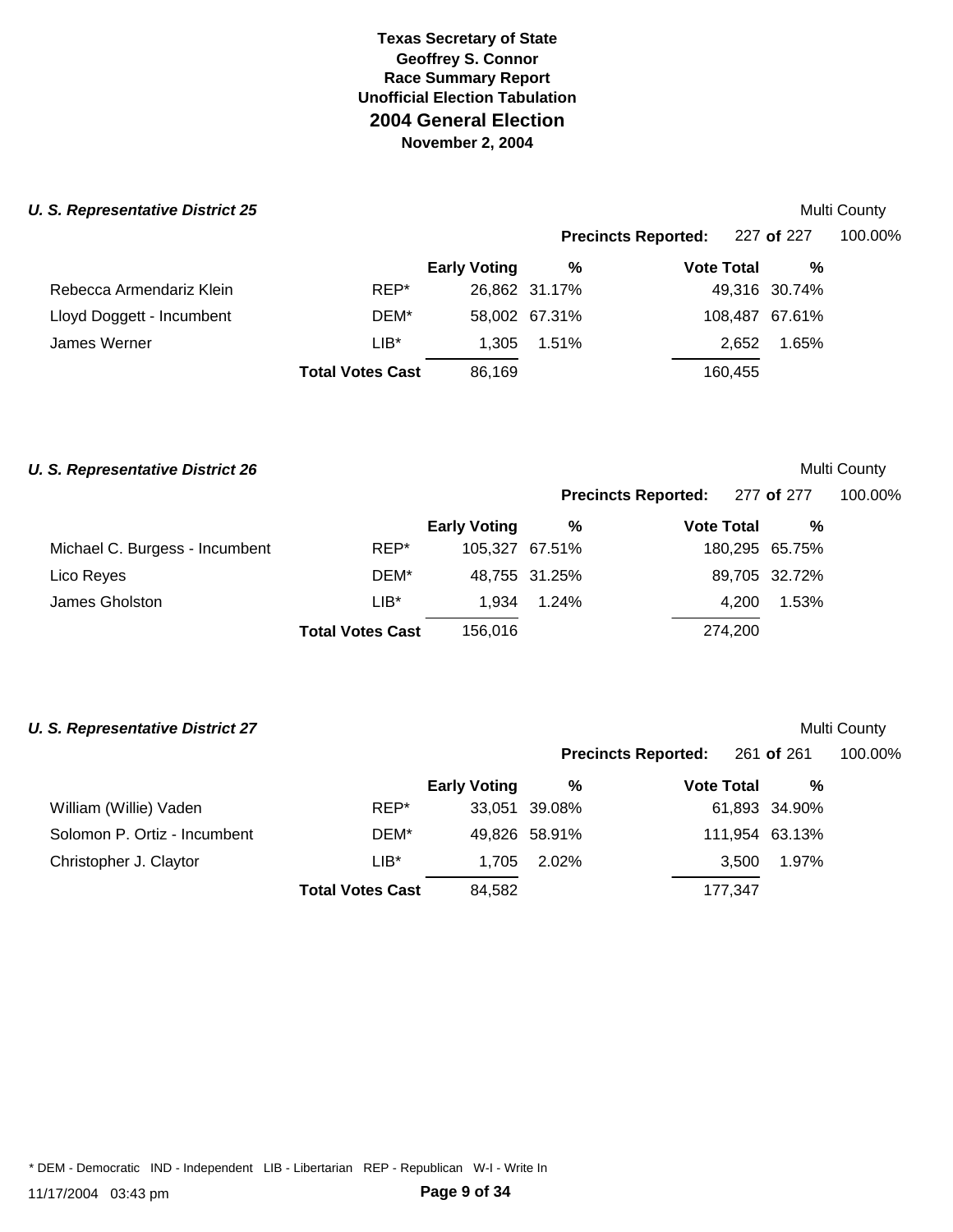#### **U. S. Representative District 28** Multi County of the *U.S. Representative District 28* Multi County

|                       |                         |                     |               | <b>Precincts Reported:</b> | 276 <b>of</b> 276 | 100.00% |
|-----------------------|-------------------------|---------------------|---------------|----------------------------|-------------------|---------|
|                       |                         | <b>Early Voting</b> | %             | <b>Vote Total</b>          | %                 |         |
| James (Jim) F. Hopson | REP*                    |                     | 37,270 41.91% |                            | 69,446 38.59%     |         |
| <b>Henry Cuellar</b>  | DEM*                    |                     | 49,659 55.84% |                            | 106,213 59.02%    |         |
| Ken Ashby             | $LIB^*$                 | 2.001               | 2.25%         | 4.294                      | 2.39%             |         |
|                       | <b>Total Votes Cast</b> | 88,930              |               | 179,953                    |                   |         |
|                       |                         |                     |               |                            |                   |         |

#### **U. S. Representative District 29** Single County

# **Precincts Reported:** 156 **of** 156 100.00%

|                        |                         | <b>Early Voting</b> | %             | <b>Vote Total</b> | %             |
|------------------------|-------------------------|---------------------|---------------|-------------------|---------------|
| Gene Green - Incumbent | DEM*                    |                     | 27.743 94.42% |                   | 77,856 94.15% |
| Clifford L. Messina    | LIB*                    |                     | 1.640 5.58%   |                   | 4.839 5.85%   |
|                        | <b>Total Votes Cast</b> | 29,383              |               | 82.695            |               |

#### **U. S. Representative District 30** Single County

|                                   |                         |                     |               | <b>Precincts Reported:</b> 244 of 244 |                | 100.00% |
|-----------------------------------|-------------------------|---------------------|---------------|---------------------------------------|----------------|---------|
|                                   |                         | <b>Early Voting</b> | %             | <b>Vote Total</b>                     | %              |         |
| Eddie Bernice Johnson - Incumbent | DEM*                    |                     | 64,405 93.04% |                                       | 144,210 93.04% |         |
| John Davis                        | LIB*                    | 4.818               | 6.96%         | 10.785                                | 6.96%          |         |
|                                   | <b>Total Votes Cast</b> | 69.223              |               | 154.995                               |                |         |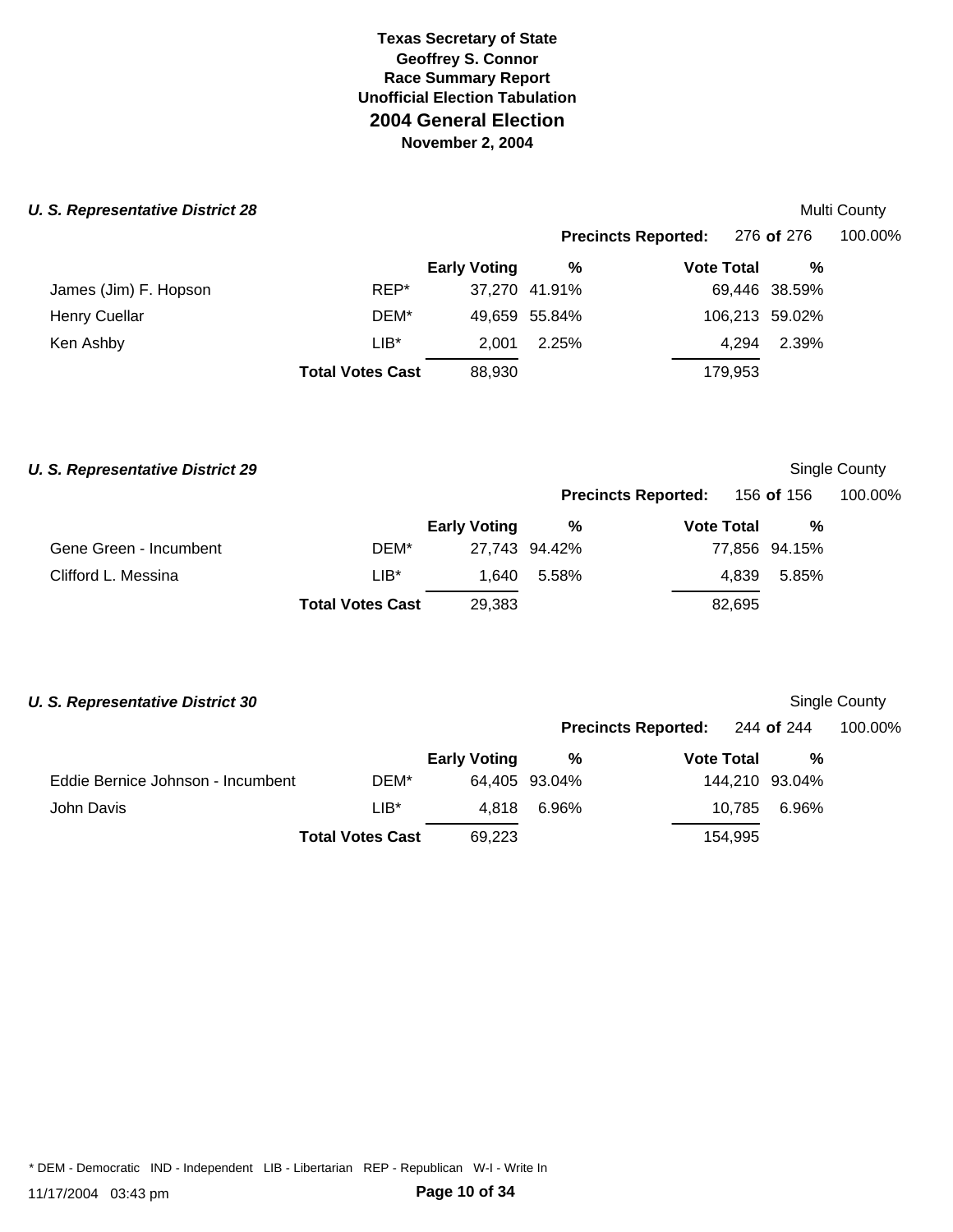### **U.S. Representative, District 31** Multi County and **Multi County and Automatic County Automatic County Automatic County Automatic County Automatic County Automatic County Automatic County Automatic County Automatic County**

|                            |                         |                     |               | www.com                    |                |         |  |
|----------------------------|-------------------------|---------------------|---------------|----------------------------|----------------|---------|--|
|                            |                         |                     |               | <b>Precincts Reported:</b> | 231 of 231     | 100.00% |  |
|                            |                         | <b>Early Voting</b> | %             | <b>Vote Total</b>          | %              |         |  |
| John R. Carter - Incumbent | REP*                    |                     | 94,713 65.82% |                            | 159,905 64.86% |         |  |
| Jon Porter                 | DEM*                    |                     | 45,802 31.83% |                            | 79,784 32.36%  |         |  |
| Celeste Adams              | $LIB*$                  | 3.382               | 2.35%         | 6.863                      | 2.78%          |         |  |
|                            | <b>Total Votes Cast</b> | 143.897             |               | 246,552                    |                |         |  |
|                            |                         |                     |               |                            |                |         |  |

#### **U.S. Representative, District 32** Single County

|                           |                         |                     |               | <b>Precincts Reported:</b> 191 of 191 |                |       | 100.00% |
|---------------------------|-------------------------|---------------------|---------------|---------------------------------------|----------------|-------|---------|
|                           |                         | <b>Early Voting</b> | %             | <b>Vote Total</b>                     |                | %     |         |
| Pete Sessions - Incumbent | REP*                    |                     | 61,024 57.61% |                                       | 109,604 54.34% |       |         |
| Martin Frost - Incumbent  | DEM*                    |                     | 43,775 41.33% |                                       | 88,757 44.01%  |       |         |
| Michael David Needleman   | LIB*                    | 1.123               | 1.06%         |                                       | 3.332          | 1.65% |         |
|                           | <b>Total Votes Cast</b> | 105.922             |               | 201,693                               |                |       |         |

#### *Railroad Commissioner*

| <b>Early Provisional Ballots: 4,284</b> | <b>Total Provisional Ballots: 23,246</b> |                     | Precincts Reported: 8,806 of 8,806  |                   |                         | 100.00% |
|-----------------------------------------|------------------------------------------|---------------------|-------------------------------------|-------------------|-------------------------|---------|
|                                         |                                          | <b>Early Voting</b> | %                                   | <b>Vote Total</b> | %                       |         |
| Victor G. Carrillo - Incumbent          | REP*                                     | 2,104,857 58.14%    |                                     |                   | 3,887,973 55.48%        |         |
| Bob Scarborough                         | DEM*                                     | 1.411.499 38.99%    |                                     |                   | 2,868,056 40.92%        |         |
| <b>Anthony Garcia</b>                   | LIB*                                     | 103.716             | 2.87%                               | 252.079           | 3.60%                   |         |
| Registered Voters: 13,098,329           | <b>Total Votes Cast</b>                  |                     | 3,620,072 27.64% Voting Early       |                   | 7,008,108 53.50% Voting |         |
|                                         |                                          |                     | <b>Total Number of Voters Voted</b> | 7,482,947         |                         |         |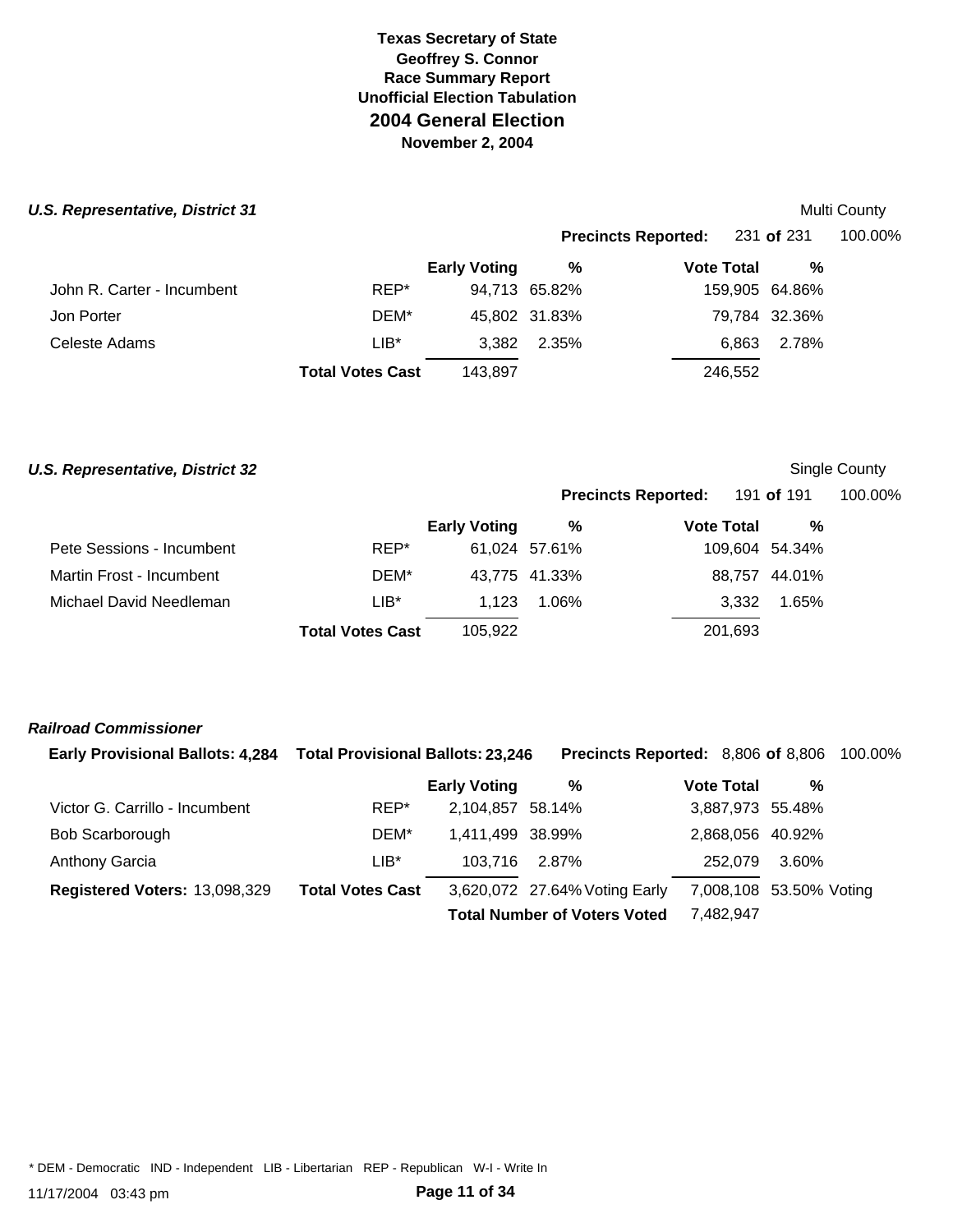*Justice, Supreme Court, Place 3*

| <b>Early Provisional Ballots: 4,284</b> | <b>Total Provisional Ballots: 23,246</b> |                     | <b>Precincts Reported: 8,806 of 8,806 100.00%</b> |  |                   |                         |  |
|-----------------------------------------|------------------------------------------|---------------------|---------------------------------------------------|--|-------------------|-------------------------|--|
|                                         |                                          | <b>Early Voting</b> | %                                                 |  | <b>Vote Total</b> | %                       |  |
| Harriet O'Neill - Incumbent             | REP*                                     | 2,372,492 100.00%   |                                                   |  |                   | 4,479,929 100.00%       |  |
| Registered Voters: 13,098,329           | <b>Total Votes Cast</b>                  |                     | 2,372,492 18.11% Voting Early                     |  |                   | 4,479,929 34.20% Voting |  |
|                                         |                                          |                     | <b>Total Number of Voters Voted</b>               |  | 7.482.947         |                         |  |

#### *Justice, Supreme Court, Place 5*

| <b>Early Provisional Ballots: 4,284</b> | Total Provisional Ballots: 23,246 |                     | <b>Precincts Reported: 8,806 of 8,806 100.00%</b> |  |                   |                         |  |
|-----------------------------------------|-----------------------------------|---------------------|---------------------------------------------------|--|-------------------|-------------------------|--|
|                                         |                                   | <b>Early Voting</b> | %                                                 |  | <b>Vote Total</b> | %                       |  |
| Paul Green                              | REP*                              | 2,356,708 100.00%   |                                                   |  |                   | 4,430,186 100.00%       |  |
| Registered Voters: 13,098,329           | <b>Total Votes Cast</b>           |                     | 2,356,708 17.99% Voting Early                     |  |                   | 4,430,186 33.82% Voting |  |
|                                         |                                   |                     | <b>Total Number of Voters Voted</b>               |  | 7.482.947         |                         |  |

# *Justice, Supreme Court, Place 9*

| Early Provisional Ballots: 4,284 Total Provisional Ballots: 23,246 |                         |                     | <b>Precincts Reported:</b> 8,806 of 8,806 100.00% |                   |                         |  |
|--------------------------------------------------------------------|-------------------------|---------------------|---------------------------------------------------|-------------------|-------------------------|--|
|                                                                    |                         | <b>Early Voting</b> | %                                                 | <b>Vote Total</b> | %                       |  |
| Scott Brister - Incumbent                                          | REP*                    | 2,190,009 61.44%    |                                                   |                   | 4,089,603 59.25%        |  |
| David Van Os                                                       | DEM*                    | 1,374,632 38.56%    |                                                   |                   | 2,812,824 40.75%        |  |
| Registered Voters: 13,098,329                                      | <b>Total Votes Cast</b> |                     | 3,564,641 27.21% Voting Early                     |                   | 6,902,427 52.70% Voting |  |
|                                                                    |                         |                     | <b>Total Number of Voters Voted</b>               | 7.482.947         |                         |  |

#### *Judge, Court of Criminal Appeals Place 2*

| Early Provisional Ballots: 4,284 Total Provisional Ballots: 23,246 |                         |                     | <b>Precincts Reported: 8,806 of 8,806 100.00%</b> |                         |                |  |
|--------------------------------------------------------------------|-------------------------|---------------------|---------------------------------------------------|-------------------------|----------------|--|
|                                                                    |                         | <b>Early Voting</b> | %                                                 | <b>Vote Total</b>       | %              |  |
| Lawrence "Larry" Meyers - Incumbent                                | REP*                    | 2,332,808 85.62%    |                                                   | 4,402,772 83.94%        |                |  |
| Quanah Parker                                                      | LIB*                    | 391,903 14.38%      |                                                   |                         | 842.469 16.06% |  |
| Registered Voters: 13,098,329                                      | <b>Total Votes Cast</b> |                     | 2,724,711 20.80% Voting Early                     | 5,245,241 40.05% Voting |                |  |
|                                                                    |                         |                     | <b>Total Number of Voters Voted</b>               | 7,482,947               |                |  |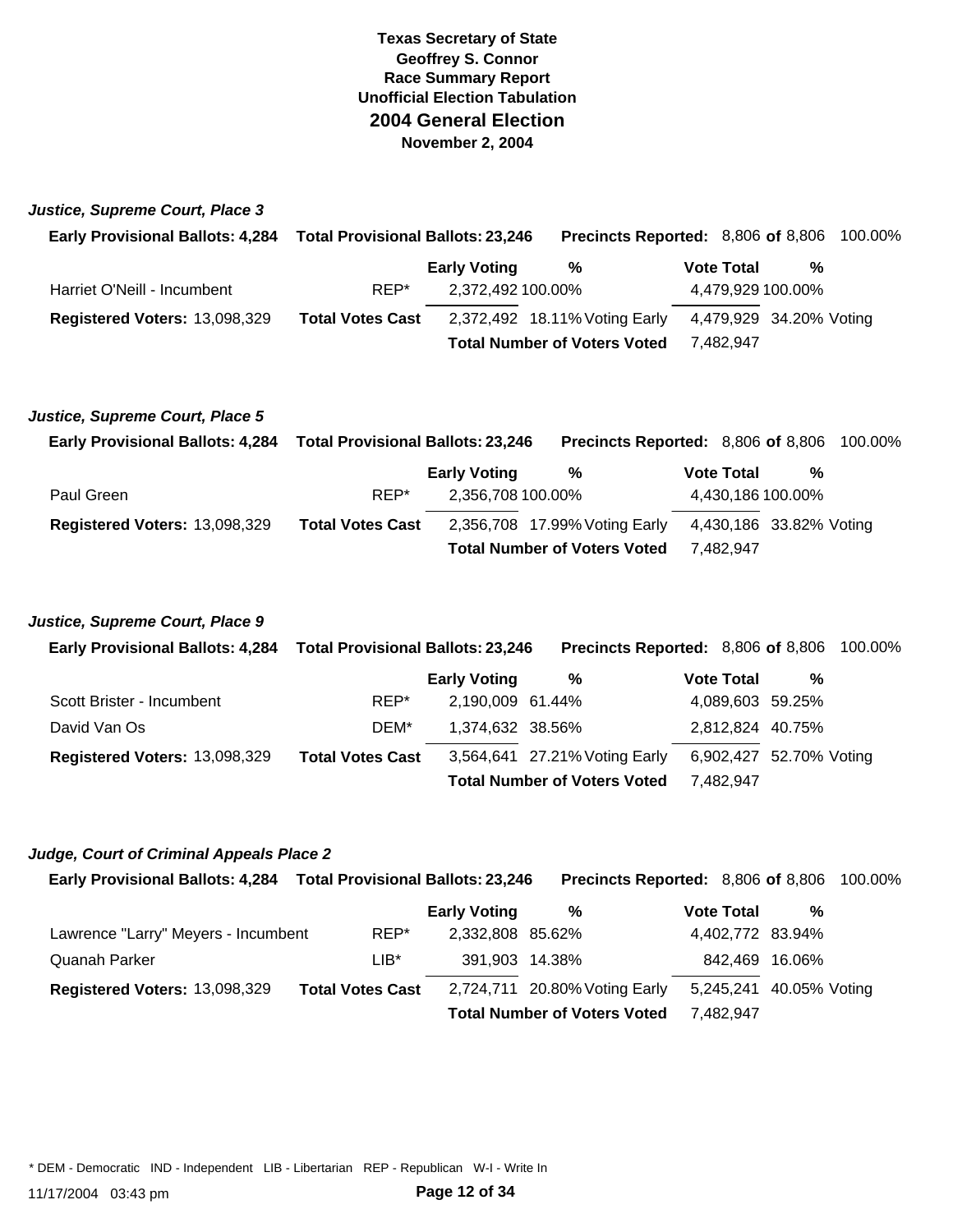#### *Judge, Court of Criminal Appeals Place 5*

| Early Provisional Ballots: 4,284 Total Provisional Ballots: 23,246 |                         |                     | <b>Precincts Reported: 8,806 of 8,806 100.00%</b> |                   |           |                         |  |
|--------------------------------------------------------------------|-------------------------|---------------------|---------------------------------------------------|-------------------|-----------|-------------------------|--|
|                                                                    |                         | <b>Early Voting</b> | %                                                 | <b>Vote Total</b> |           | %                       |  |
| Cheryl Johnson - Incumbent                                         | REP*                    | 2,374,976 87.30%    |                                                   |                   |           | 4,499,193 85.79%        |  |
| Tom Oxford                                                         | $LIB*$                  | 345,558 12.70%      |                                                   |                   |           | 745,447 14.21%          |  |
| Registered Voters: 13,098,329                                      | <b>Total Votes Cast</b> |                     | 2,720,534 20.77% Voting Early                     |                   |           | 5,244,640 40.04% Voting |  |
|                                                                    |                         |                     | <b>Total Number of Voters Voted</b>               |                   | 7.482.947 |                         |  |

#### *Judge, Court of Criminal Appeals Place 6*

| Early Provisional Ballots: 4,284 Total Provisional Ballots: 23,246 |                         |                     |                                     | <b>Precincts Reported: 8,806 of 8,806 100.00%</b> |   |  |
|--------------------------------------------------------------------|-------------------------|---------------------|-------------------------------------|---------------------------------------------------|---|--|
|                                                                    |                         | <b>Early Voting</b> | %                                   | <b>Vote Total</b>                                 | % |  |
| Michael E. Keasler - Incumbent                                     | REP*                    | 2.150.882 60.58%    |                                     | 3,986,146 57.97%                                  |   |  |
| J.R. Molina                                                        | DEM*                    | 1,399,363 39.42%    |                                     | 2,890,474 42.03%                                  |   |  |
| Registered Voters: 13,098,329                                      | <b>Total Votes Cast</b> |                     | 3,550,245 27.10% Voting Early       | 6,876,620 52.50% Voting                           |   |  |
|                                                                    |                         |                     | <b>Total Number of Voters Voted</b> | 7.482.947                                         |   |  |

#### *Member, State Board of Education, District 7* Multi County **Multi County Multi County**

|                           |                         |                     |                | <b>Precincts Reported:</b> | 460 <b>of</b> 460 | 100.00% |
|---------------------------|-------------------------|---------------------|----------------|----------------------------|-------------------|---------|
|                           |                         | <b>Early Voting</b> | %              | <b>Vote Total</b>          | %                 |         |
| David Bradley - Incumbent | REP*                    |                     | 170,202 88.67% |                            | 326,799 87.32%    |         |
| William McNicoll          | LIB*                    |                     | 21,742 11.33%  |                            | 47,476 12.68%     |         |
|                           | <b>Total Votes Cast</b> | 191.944             |                | 374,275                    |                   |         |

#### **State Senator, District 6** School County **State Senator, District 6** Single County

|                                 |                         |                     | <b>Precincts Reported:</b> |                   |        | 175 <b>of</b> 175 | 100.00% |
|---------------------------------|-------------------------|---------------------|----------------------------|-------------------|--------|-------------------|---------|
|                                 |                         | <b>Early Voting</b> | %                          | <b>Vote Total</b> |        | %                 |         |
| Mario Gallegos, Jr. - Incumbent | DEM*                    |                     | 23,188 90.78%              |                   |        | 74,939 91.79%     |         |
| <b>Tony Depperschmidt</b>       | $LIB*$                  | 2.284               | 8.94%                      |                   | 6.586  | 8.07%             |         |
| Susan Delgado                   | $W-I^*$                 | 72                  | 0.28%                      |                   | 119    | 0.15%             |         |
|                                 | <b>Total Votes Cast</b> | 25,544              |                            |                   | 81,644 |                   |         |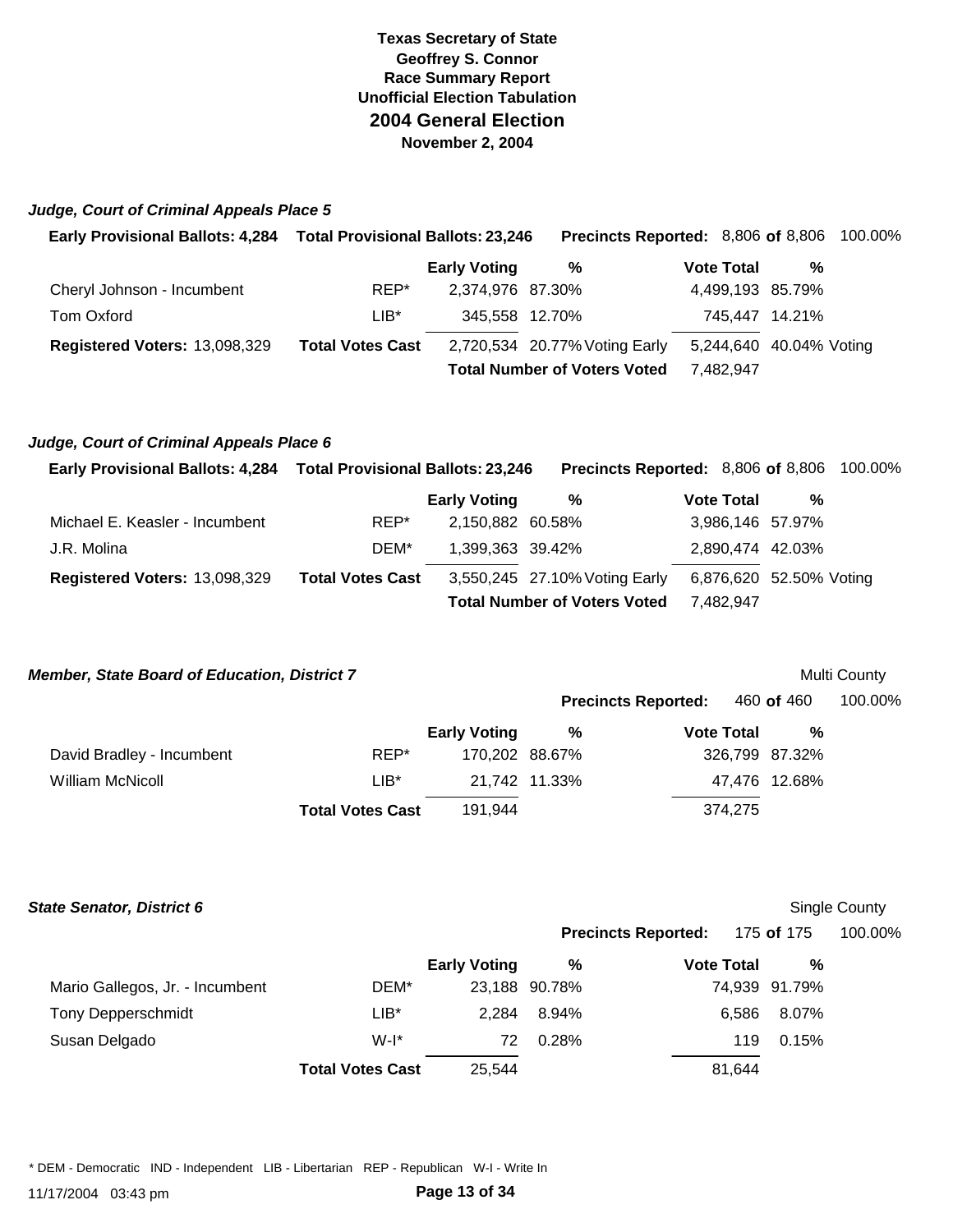| <b>State Senator, District 10</b> |                         |                     |               |                            |         |                | Single County |
|-----------------------------------|-------------------------|---------------------|---------------|----------------------------|---------|----------------|---------------|
|                                   |                         |                     |               | <b>Precincts Reported:</b> |         | 326 of 326     | 100.00%       |
|                                   |                         | <b>Early Voting</b> | %             | <b>Vote Total</b>          |         | %              |               |
| Kim Brimer - Incumbent            | REP*                    |                     | 92.509 61.94% |                            |         | 156,804 59.26% |               |
| Andrew B. Hill                    | DEM*                    |                     | 56,840 38.06% |                            |         | 107,819 40.74% |               |
|                                   | <b>Total Votes Cast</b> | 149.349             |               |                            | 264,623 |                |               |

**State Senator, District 26** Single County

| <b>Precincts Reported:</b> | 294 of 294 | 100.00% |
|----------------------------|------------|---------|
|                            |            |         |

|                                     |                         | <b>Early Voting</b> | %             | <b>Vote Total</b> | %             |
|-------------------------------------|-------------------------|---------------------|---------------|-------------------|---------------|
| Jim Valdez                          | REP*                    |                     | 44,326 43.32% |                   | 73,943 40.03% |
| Leticia R. Van de Putte - Incumbent | DEM*                    |                     | 55,430 54.17% | 105,487 57.11%    |               |
| Raymundo Aleman                     | $LIB*$                  |                     | 2.562 2.50%   | 5.276             | 2.86%         |
|                                     | <b>Total Votes Cast</b> | 102,318             |               | 184.706           |               |

| <b>State Senator, District 30</b> | <b>Multi County</b> |
|-----------------------------------|---------------------|
|-----------------------------------|---------------------|

|                            |                         |                     |               | <b>Precincts Reported:</b> 379 of 379 |                | 100.00% |
|----------------------------|-------------------------|---------------------|---------------|---------------------------------------|----------------|---------|
|                            |                         | <b>Early Voting</b> | ℅             | <b>Vote Total</b>                     | %              |         |
| Craig L. Estes - Incumbent | REP*                    |                     | 82,290 69.89% |                                       | 185,477 69.05% |         |
| Paul S. Gibbs              | DEM*                    |                     | 35,448 30.11% |                                       | 83,132 30.95%  |         |
|                            | <b>Total Votes Cast</b> | 117.738             |               | 268,609                               |                |         |

| <b>State Senator, District 31</b> |                         |                     |                            |                   |         |                | Multi County |
|-----------------------------------|-------------------------|---------------------|----------------------------|-------------------|---------|----------------|--------------|
|                                   |                         |                     | <b>Precincts Reported:</b> |                   |         | 312 of 312     | 100.00%      |
|                                   |                         | <b>Early Voting</b> | %                          | <b>Vote Total</b> |         | %              |              |
| Kel Seliger                       | REP*                    |                     | 102,502 80.48%             |                   |         | 171,046 78.57% |              |
| Elaine King Miller                | DEM*                    |                     | 24,866 19.52%              |                   |         | 46,666 21.43%  |              |
|                                   | <b>Total Votes Cast</b> | 127,368             |                            |                   | 217,712 |                |              |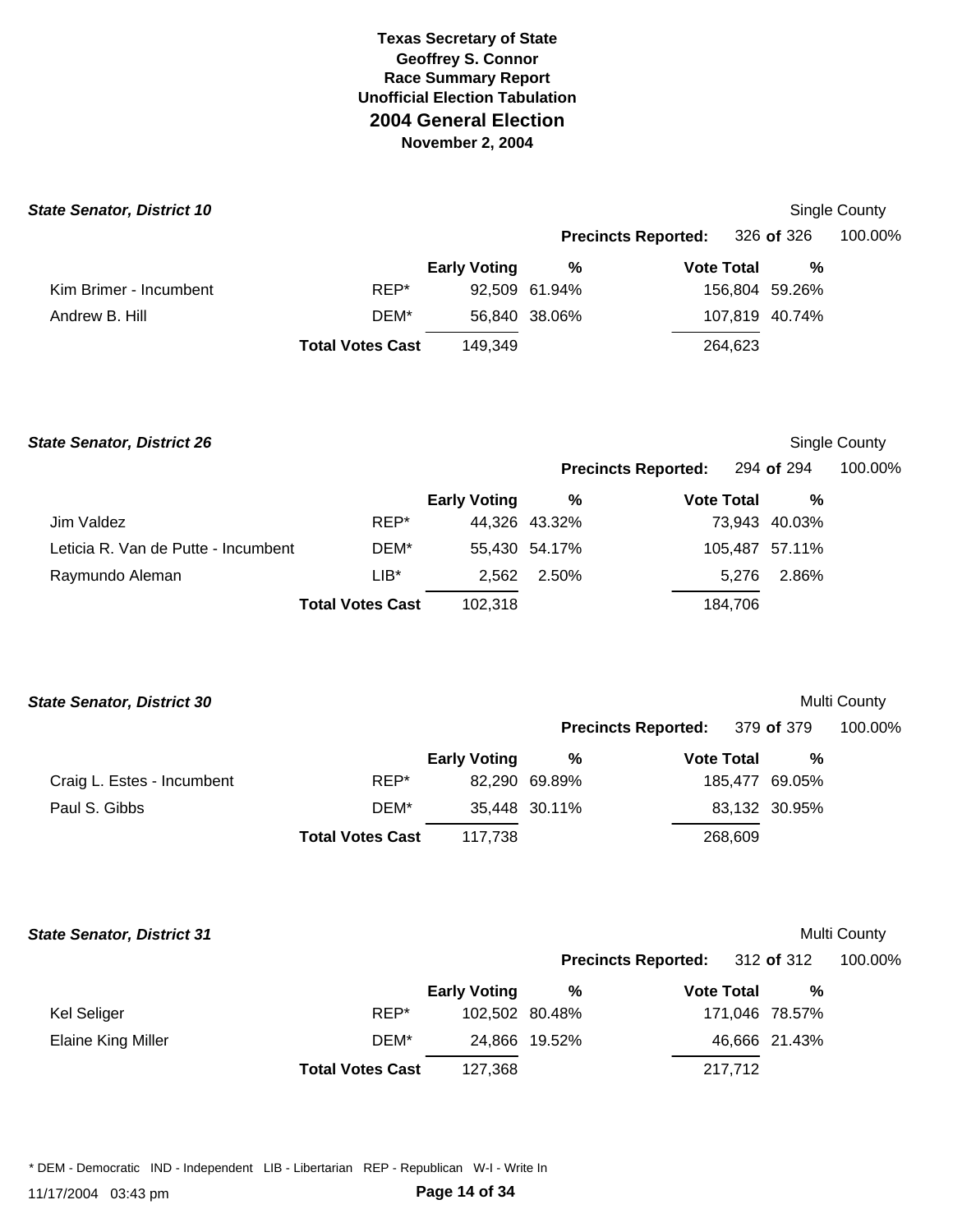| <b>State Representative District 1</b> |                         |                     |              |                            |               | Multi County |
|----------------------------------------|-------------------------|---------------------|--------------|----------------------------|---------------|--------------|
|                                        |                         |                     |              | <b>Precincts Reported:</b> | 84 of 84      | 100.00%      |
|                                        |                         | <b>Early Voting</b> | %            | <b>Vote Total</b>          | %             |              |
| H.E. (Pete) Snow                       | REP*                    |                     | 9,213 50.51% |                            | 25,522 47.16% |              |
| Stephen J. Frost                       | DEM*                    |                     | 9,027 49.49% |                            | 28,593 52.84% |              |
|                                        | <b>Total Votes Cast</b> | 18,240              |              | 54,115                     |               |              |
|                                        |                         |                     |              |                            |               |              |
|                                        |                         |                     |              |                            |               |              |
|                                        |                         |                     |              |                            |               |              |

| <b>State Representative District 3</b> |                         |                     |                            |                   |        |               | Multi County |
|----------------------------------------|-------------------------|---------------------|----------------------------|-------------------|--------|---------------|--------------|
|                                        |                         |                     | <b>Precincts Reported:</b> |                   |        | 119 of 119    | 100.00%      |
|                                        |                         | <b>Early Voting</b> | %                          | <b>Vote Total</b> |        | %             |              |
| Kirby Hollingsworth                    | REP*                    |                     | 9,803 54.07%               |                   |        | 24,067 49.81% |              |
| Mark Homer - Incumbent                 | DEM*                    |                     | 8.327 45.93%               |                   |        | 24,254 50.19% |              |
|                                        | <b>Total Votes Cast</b> | 18.130              |                            |                   | 48,321 |               |              |

| <b>State Representative District 5</b> |                         |                     |               |                            |               | <b>Multi County</b> |
|----------------------------------------|-------------------------|---------------------|---------------|----------------------------|---------------|---------------------|
|                                        |                         |                     |               | <b>Precincts Reported:</b> | 77 of 77      | 100.00%             |
|                                        |                         | <b>Early Voting</b> | %             | <b>Vote Total</b>          | %             |                     |
| Bryan Hughes - Incumbent               | REP*                    |                     | 20,397 63.86% |                            | 37,505 61.97% |                     |
| <b>Bob Glaze</b>                       | DEM*                    |                     | 11.542 36.14% |                            | 23,014 38.03% |                     |
|                                        | <b>Total Votes Cast</b> | 31,939              |               | 60,519                     |               |                     |

| <b>State Representative District 9</b> |                         |                     |               |                            |               | Multi County |
|----------------------------------------|-------------------------|---------------------|---------------|----------------------------|---------------|--------------|
|                                        |                         |                     |               | <b>Precincts Reported:</b> | 94 of 94      | 100.00%      |
|                                        |                         | <b>Early Voting</b> | %             | <b>Vote Total</b>          | %             |              |
| Roy Blake, Jr                          | REP*                    |                     | 14.177 60.35% |                            | 28,428 56.88% |              |
| Robin L. Moore                         | DEM*                    |                     | 9,315 39.65%  |                            | 21,553 43.12% |              |
|                                        | <b>Total Votes Cast</b> | 23,492              |               | 49.981                     |               |              |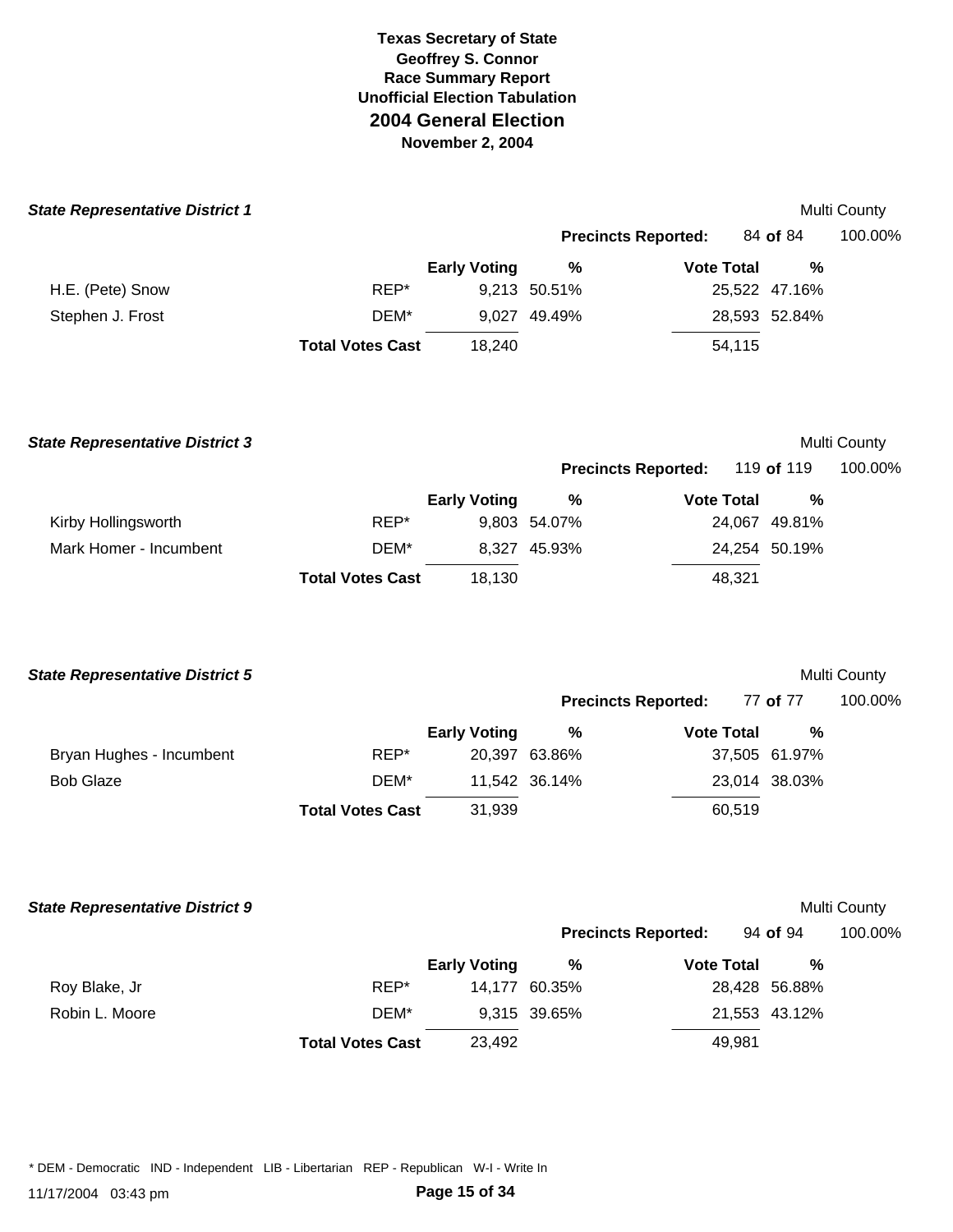| <b>State Representative District 10</b> |                         |                     |               |                            |               | Multi County |
|-----------------------------------------|-------------------------|---------------------|---------------|----------------------------|---------------|--------------|
|                                         |                         |                     |               | <b>Precincts Reported:</b> | 72 of 72      | 100.00%      |
|                                         |                         | <b>Early Voting</b> | %             | <b>Vote Total</b>          | %             |              |
| Jim Pitts - Incumbent                   | REP*                    |                     | 19,026 75.43% |                            | 42,069 72.80% |              |
| James "Jake" Gilbreath                  | DEM*                    |                     | 6,198 24.57%  |                            | 15,721 27.20% |              |
|                                         | <b>Total Votes Cast</b> | 25.224              |               | 57,790                     |               |              |
|                                         |                         |                     |               |                            |               |              |

| <b>State Representative District 11</b> |                         |                     |               |                            |        |                   | Multi County |
|-----------------------------------------|-------------------------|---------------------|---------------|----------------------------|--------|-------------------|--------------|
|                                         |                         |                     |               | <b>Precincts Reported:</b> |        | 111 <b>of</b> 111 | 100.00%      |
|                                         |                         | <b>Early Voting</b> | %             | <b>Vote Total</b>          |        | %                 |              |
| Mike Alberts                            | REP*                    |                     | 10.428 47.97% |                            |        | 24,111 47.29%     |              |
| Chuck Hopson - Incumbent                | DEM*                    |                     | 11.311 52.03% |                            |        | 26,872 52.71%     |              |
|                                         | <b>Total Votes Cast</b> | 21,739              |               |                            | 50,983 |                   |              |

| <b>State Representative District 12</b> |                         |                     |               |                            |               | Multi County |
|-----------------------------------------|-------------------------|---------------------|---------------|----------------------------|---------------|--------------|
|                                         |                         |                     |               | <b>Precincts Reported:</b> | 97 of 97      | 100.00%      |
|                                         |                         | <b>Early Voting</b> | %             | <b>Vote Total</b>          | %             |              |
| <b>Billy Clemons</b>                    | REP*                    |                     | 12,692 52.08% |                            | 23,928 48.96% |              |
| Jim McReynolds - Incumbent              | DEM*                    |                     | 11.676 47.92% |                            | 24,945 51.04% |              |
|                                         | <b>Total Votes Cast</b> | 24.368              |               | 48,873                     |               |              |

| <b>State Representative District 15</b> |                         |                     |               |                            |               | Single County |
|-----------------------------------------|-------------------------|---------------------|---------------|----------------------------|---------------|---------------|
|                                         |                         |                     |               | <b>Precincts Reported:</b> | 39 of 39      | 100.00%       |
|                                         |                         | <b>Early Voting</b> | %             | <b>Vote Total</b>          | %             |               |
| Rob Eissler - Incumbent                 | REP*                    |                     | 29,764 91.89% |                            | 56,282 90.75% |               |
| Ross Stevenson                          | $LIB*$                  | 2.627               | 8.11%         | 5,739                      | 9.25%         |               |
|                                         | <b>Total Votes Cast</b> | 32,391              |               | 62,021                     |               |               |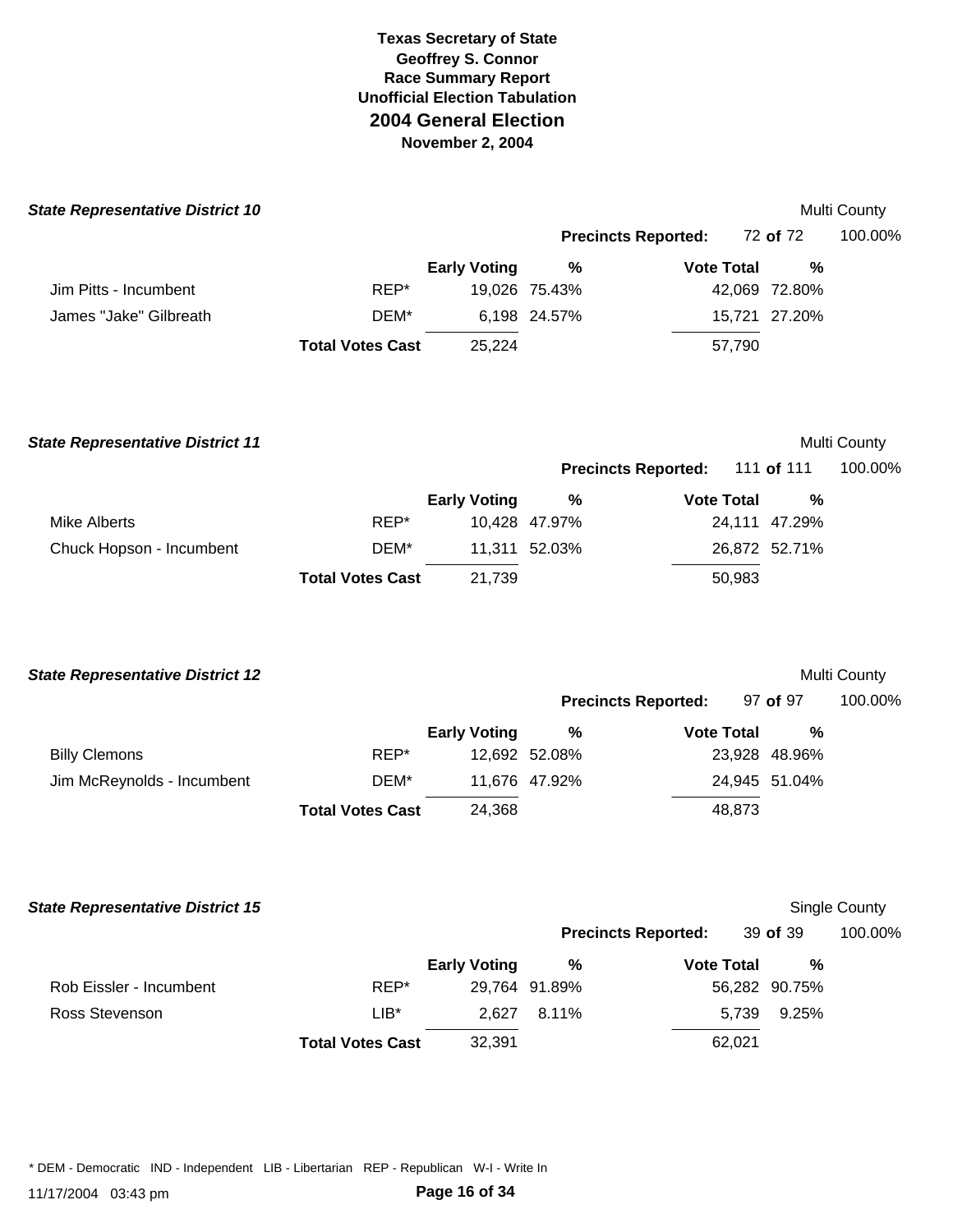# **State Representative District 17** Multi County

| <i></i>                |                         |                     |                                          |                   |               | <b>IVIUIU VUUILY</b> |
|------------------------|-------------------------|---------------------|------------------------------------------|-------------------|---------------|----------------------|
|                        |                         |                     | 108 of 108<br><b>Precincts Reported:</b> |                   |               | 100.00%              |
|                        |                         | <b>Early Voting</b> | %                                        | <b>Vote Total</b> | %             |                      |
| Jean Killgore          | REP*                    |                     | 10,809 47.89%                            |                   | 24,448 44.18% |                      |
| Robby Cook - Incumbent | DEM*                    |                     | 11,306 50.09%                            |                   | 29,693 53.66% |                      |
| Darrell R. Grear       | $LIB^*$                 | 455                 | 2.02%                                    | 1.191             | 2.15%         |                      |
|                        | <b>Total Votes Cast</b> | 22.570              |                                          | 55,332            |               |                      |
|                        |                         |                     |                                          |                   |               |                      |

# **Multi County Precincts Reported:** 64 **of** 64 100.00%

|                       |                         | <b>Early Voting</b> | %             | <b>Vote Total</b> | %             |
|-----------------------|-------------------------|---------------------|---------------|-------------------|---------------|
| John Otto             | REP*                    |                     | 13,550 57.46% |                   | 26,301 54.56% |
| Dan Ellis - Incumbent | DEM*                    |                     | 10,030 42.54% |                   | 21,909 45.44% |
|                       | <b>Total Votes Cast</b> | 23,580              |               | 48.210            |               |

| <b>State Representative District 19</b> | <b>Multi County</b> |
|-----------------------------------------|---------------------|
|-----------------------------------------|---------------------|

|                                   |                         |                     | <b>Precincts Reported:</b> |                   | 61 <b>of</b> 61 | 100.00% |  |
|-----------------------------------|-------------------------|---------------------|----------------------------|-------------------|-----------------|---------|--|
|                                   |                         | <b>Early Voting</b> | %                          | <b>Vote Total</b> | %               |         |  |
| Mike "Tuffy" Hamilton - Incumbent | REP*                    |                     | 13,138 57.41%              |                   | 29,242 55.27%   |         |  |
| Rex Peveto                        | DEM*                    |                     | 9.746 42.59%               |                   | 23,664 44.73%   |         |  |
|                                   | <b>Total Votes Cast</b> | 22,884              |                            | 52,906            |                 |         |  |

| <b>State Representative District 20</b> | <b>Multi County</b> |
|-----------------------------------------|---------------------|
|-----------------------------------------|---------------------|

|                        |                         |                     |               | <b>Precincts Reported:</b> | 57 of 57      | 100.00% |
|------------------------|-------------------------|---------------------|---------------|----------------------------|---------------|---------|
|                        |                         | <b>Early Voting</b> | %             | <b>Vote Total</b>          | %             |         |
| Dan Gattis - Incumbent | REP*                    |                     | 30.930 70.16% |                            | 48,813 68.79% |         |
| Jim Stauber            | DEM*                    |                     | 13,158 29.84% |                            | 22,145 31.21% |         |
|                        | <b>Total Votes Cast</b> | 44.088              |               | 70.958                     |               |         |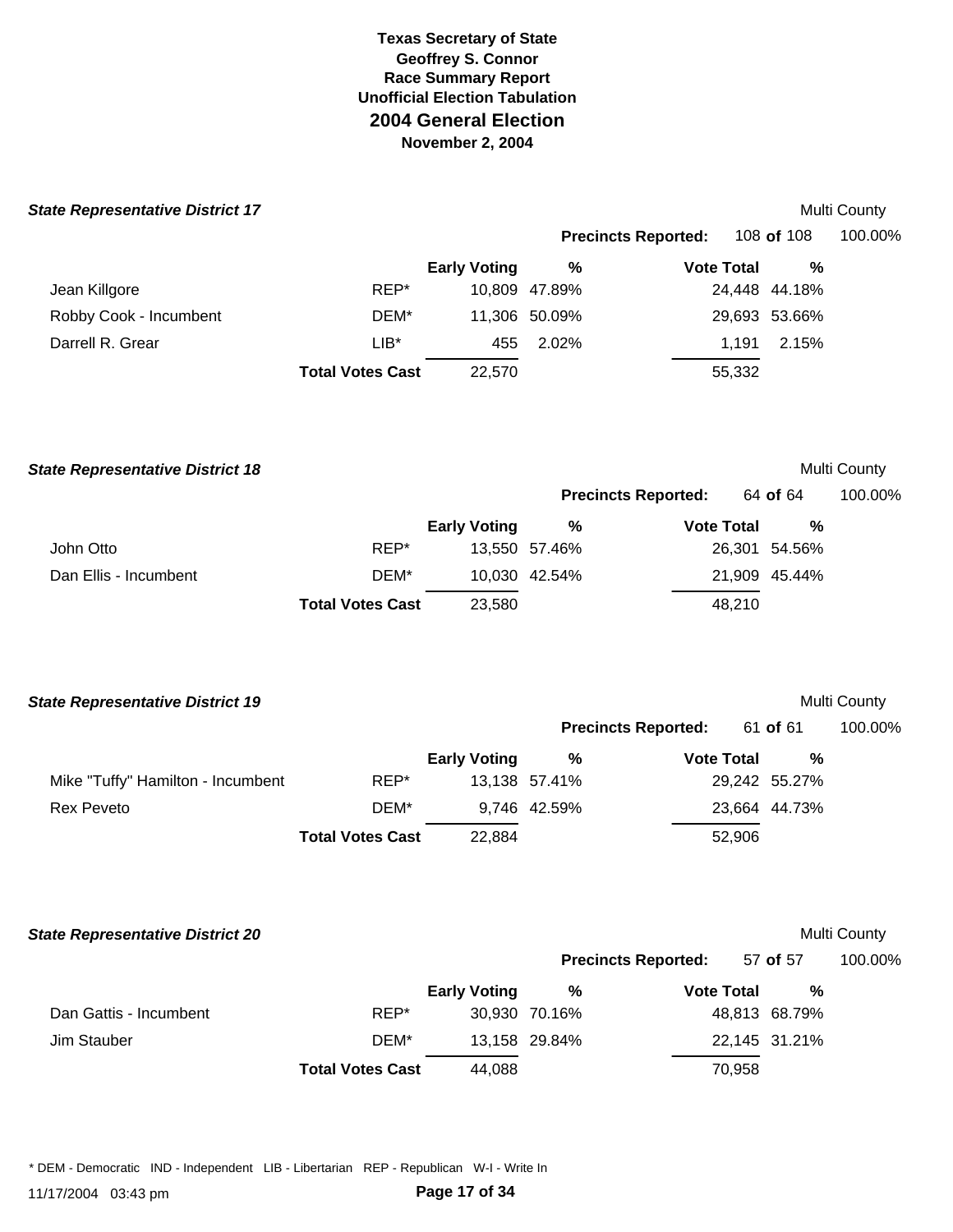| <b>State Representative District 22</b> |                         |                     |               |                            |               | Multi County  |
|-----------------------------------------|-------------------------|---------------------|---------------|----------------------------|---------------|---------------|
|                                         |                         |                     |               | <b>Precincts Reported:</b> | 57 of 57      | 100.00%       |
|                                         |                         | <b>Early Voting</b> | $\%$          | <b>Vote Total</b>          | %             |               |
| Joseph "Joe" Deshotel - Incumbent       | DEM*                    |                     | 16,914 94.12% |                            | 31,598 93.73% |               |
| Dennis Tucker                           | LIB*                    | 1,057               | 5.88%         | 2,112                      | 6.27%         |               |
|                                         | <b>Total Votes Cast</b> | 17,971              |               | 33,710                     |               |               |
| <b>State Representative District 25</b> |                         |                     |               |                            |               | Single County |
|                                         |                         |                     |               | <b>Precincts Reported:</b> | 45 of 45      | 100.00%       |
|                                         |                         | <b>Early Voting</b> | %             | <b>Vote Total</b>          | %             |               |
| Dennis Bonnen - Incumbent               | REP*                    |                     | 16,043 68.40% |                            | 30,127 66.01% |               |
| <b>Wade Weems</b>                       | DEM*                    |                     | 7,411 31.60%  |                            | 15,512 33.99% |               |
|                                         | <b>Total Votes Cast</b> | 23,454              |               | 45,639                     |               |               |
| <b>State Representative District 28</b> |                         |                     |               |                            |               | Multi County  |
|                                         |                         |                     |               | <b>Precincts Reported:</b> | 68 of 68      | 100.00%       |
|                                         |                         | <b>Early Voting</b> | $\%$          | <b>Vote Total</b>          | %             |               |
| Glenn Hegar - Incumbent                 | REP*                    |                     | 21,958 69.60% |                            | 40,329 64.13% |               |
| Gary Lynn Shelton                       | DEM*                    |                     | 9,590 30.40%  |                            | 22,554 35.87% |               |
|                                         | <b>Total Votes Cast</b> | 31,548              |               | 62,883                     |               |               |
| <b>State Representative District 30</b> |                         |                     |               |                            |               | Multi County  |
|                                         |                         |                     |               | <b>Precincts Reported:</b> | 97 of 97      | 100.00%       |
|                                         |                         | <b>Early Voting</b> | %             | <b>Vote Total</b>          | %             |               |
| Geanie W. Morrison - Incumbent          | REP*                    |                     | 15,436 86.17% |                            | 35,737 87.39% |               |
| David L. Myers                          | IND <sup>*</sup>        |                     | 2,478 13.83%  |                            | 5,159 12.61%  |               |
|                                         | <b>Total Votes Cast</b> | 17,914              |               | 40,896                     |               |               |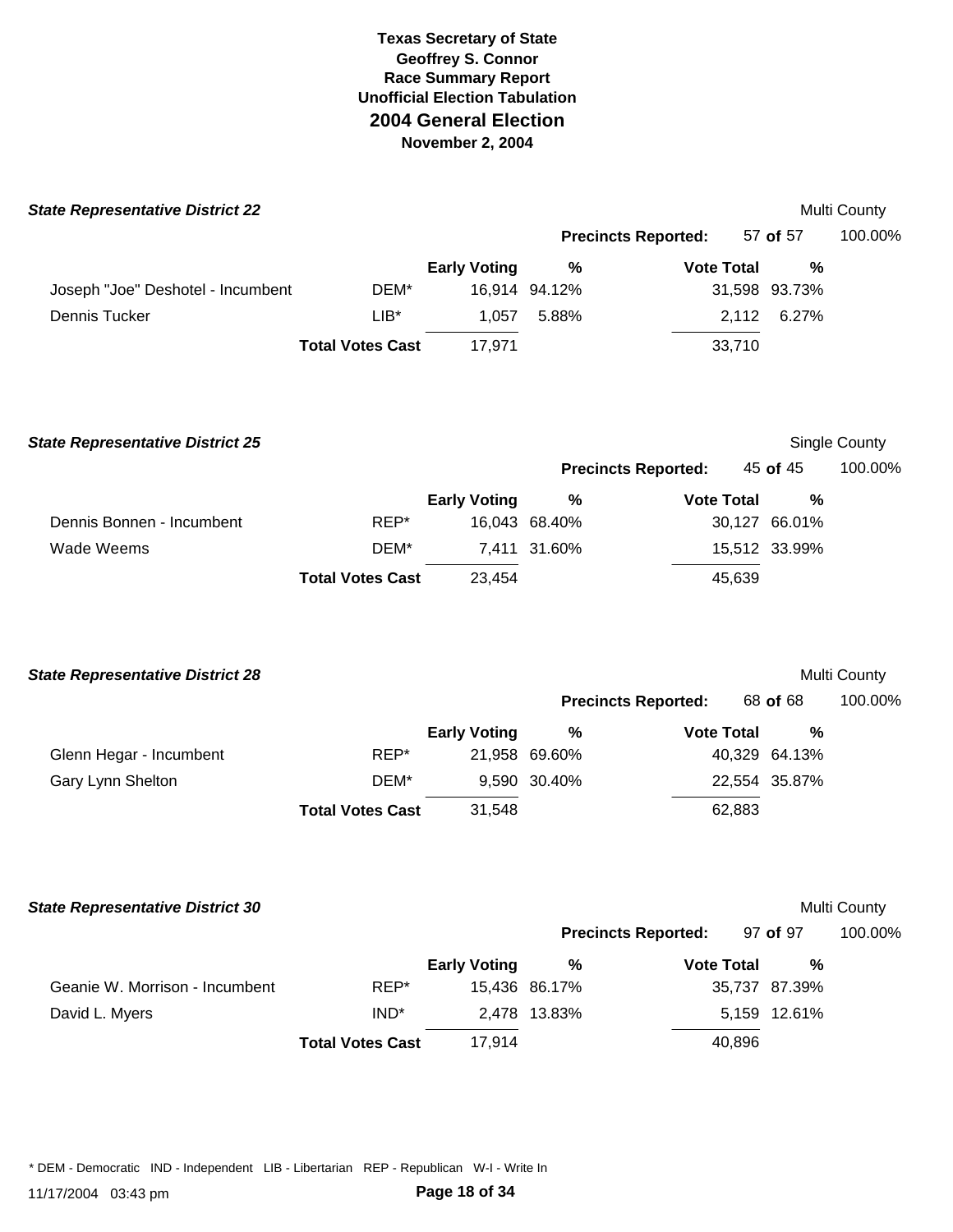| <b>State Representative District 34</b> |                         |                     |               |                            |               | Single County |
|-----------------------------------------|-------------------------|---------------------|---------------|----------------------------|---------------|---------------|
|                                         |                         |                     |               | <b>Precincts Reported:</b> | 72 of 72      | 100.00%       |
|                                         |                         | <b>Early Voting</b> | %             | <b>Vote Total</b>          | %             |               |
| <b>Terry Arnold</b>                     | REP*                    |                     | 10,476 49.69% |                            | 18,920 44.95% |               |
| Abel Herrero                            | DEM*                    |                     | 10,606 50.31% |                            | 23,168 55.05% |               |
|                                         | <b>Total Votes Cast</b> | 21,082              |               | 42,088                     |               |               |
|                                         |                         |                     |               |                            |               |               |

| <b>State Representative District 35</b> |                         |                     |              |                            |        |               | Multi County |
|-----------------------------------------|-------------------------|---------------------|--------------|----------------------------|--------|---------------|--------------|
|                                         |                         |                     |              | <b>Precincts Reported:</b> |        | 113 of 113    | 100.00%      |
|                                         |                         | <b>Early Voting</b> | %            | <b>Vote Total</b>          |        | %             |              |
| Eric Opiela                             | REP*                    |                     | 8,812 52.00% |                            |        | 22,284 49.06% |              |
| <b>Yvonne Gonzalez Toureilles</b>       | DEM*                    |                     | 8,133 48.00% |                            |        | 23,138 50.94% |              |
|                                         | <b>Total Votes Cast</b> | 16.945              |              |                            | 45,422 |               |              |

| <b>State Representative District 43</b> |                         |                     |              |                            |               | Multi County |
|-----------------------------------------|-------------------------|---------------------|--------------|----------------------------|---------------|--------------|
|                                         |                         |                     |              | <b>Precincts Reported:</b> | 92 of 92      | 100.00%      |
|                                         |                         | <b>Early Voting</b> | %            | <b>Vote Total</b>          | %             |              |
| John T. Hubert                          | REP*                    |                     | 6.837 48.43% |                            | 13,725 40.67% |              |
| Juan M. Escobar - Incumbent             | DEM*                    |                     | 7.281 51.57% |                            | 20,019 59.33% |              |
|                                         | <b>Total Votes Cast</b> | 14.118              |              | 33,744                     |               |              |

| <b>State Representative District 45</b> |                         |                     |               |                            |                 | Multi County |
|-----------------------------------------|-------------------------|---------------------|---------------|----------------------------|-----------------|--------------|
|                                         |                         |                     |               | <b>Precincts Reported:</b> | 73 <b>of</b> 73 | 100.00%      |
|                                         |                         | <b>Early Voting</b> | %             | <b>Vote Total</b>          | %               |              |
| Alan A. Askew                           | REP*                    |                     | 14,758 46.49% |                            | 28,503 45.44%   |              |
| Patrick M. Rose - Incumbent             | DEM*                    |                     | 16,985 53.51% |                            | 34,228 54.56%   |              |
|                                         | <b>Total Votes Cast</b> | 31,743              |               | 62,731                     |                 |              |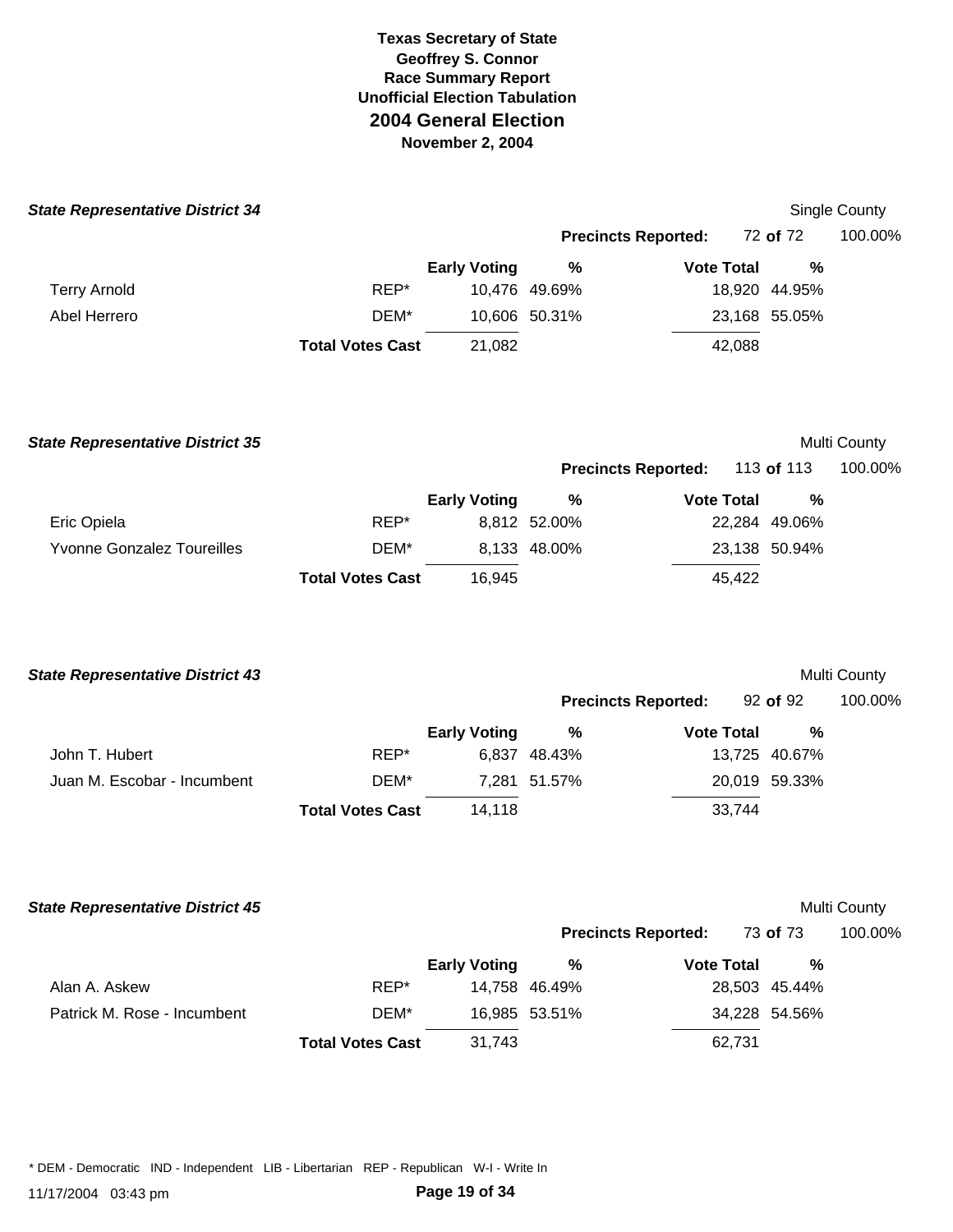|      |                     |                         |                                |                            |                             | Single County                                     |
|------|---------------------|-------------------------|--------------------------------|----------------------------|-----------------------------|---------------------------------------------------|
|      |                     |                         |                                |                            |                             | 100.00%                                           |
|      | <b>Early Voting</b> | %                       |                                |                            | %                           |                                                   |
| REP* |                     |                         |                                |                            |                             |                                                   |
| DEM* |                     |                         |                                |                            |                             |                                                   |
|      | 45,060              |                         |                                |                            |                             |                                                   |
|      |                     | <b>Total Votes Cast</b> | 22,647 50.26%<br>22,413 49.74% | <b>Precincts Reported:</b> | <b>Vote Total</b><br>68,579 | 49 <b>of</b> 49<br>34,375 50.12%<br>34,204 49.88% |

| <b>State Representative District 49</b> |                         |                     |               |                            |               | Single County |
|-----------------------------------------|-------------------------|---------------------|---------------|----------------------------|---------------|---------------|
|                                         |                         |                     |               | <b>Precincts Reported:</b> | 49 of 49      | 100.00%       |
|                                         |                         | <b>Early Voting</b> | %             | <b>Vote Total</b>          | %             |               |
| Elliott Naishtat - Incumbent            | DEM*                    |                     | 29,664 87.61% |                            | 46,745 85.85% |               |
| Robinson Butler "Bo" Howell             | $LIB*$                  |                     | 4,195 12.39%  |                            | 7,702 14.15%  |               |
|                                         | <b>Total Votes Cast</b> | 33,859              |               | 54,447                     |               |               |

|      |                     |                         |                                |                            | Single County                                                               |
|------|---------------------|-------------------------|--------------------------------|----------------------------|-----------------------------------------------------------------------------|
|      |                     |                         |                                |                            | 100.00%                                                                     |
|      | <b>Early Voting</b> | %                       |                                | %                          |                                                                             |
| REP* |                     |                         |                                |                            |                                                                             |
| DEM* |                     |                         |                                | 48.58%                     |                                                                             |
| LIB* | 1.159               | 2.97%                   |                                | 3.70%                      |                                                                             |
|      | 38,994              |                         |                                |                            |                                                                             |
|      |                     | <b>Total Votes Cast</b> | 18.242 46.78%<br>19,593 50.25% | <b>Precincts Reported:</b> | 43 of 43<br><b>Vote Total</b><br>30,795 47.72%<br>31,351<br>2,389<br>64,535 |

| <b>State Representative District 52</b> |                         |                     |               |                            |               | Single County |
|-----------------------------------------|-------------------------|---------------------|---------------|----------------------------|---------------|---------------|
|                                         |                         |                     |               | <b>Precincts Reported:</b> | 47 of 47      | 100.00%       |
|                                         |                         | <b>Early Voting</b> | %             | <b>Vote Total</b>          | %             |               |
| Mike Krusee - Incumbent                 | REP*                    |                     | 23,460 95.02% |                            | 41,003 91.16% |               |
| Karen Felthauser                        | $W-I^*$                 | 1.229               | 4.98%         | 3.978                      | 8.84%         |               |
|                                         | <b>Total Votes Cast</b> | 24,689              |               | 44.981                     |               |               |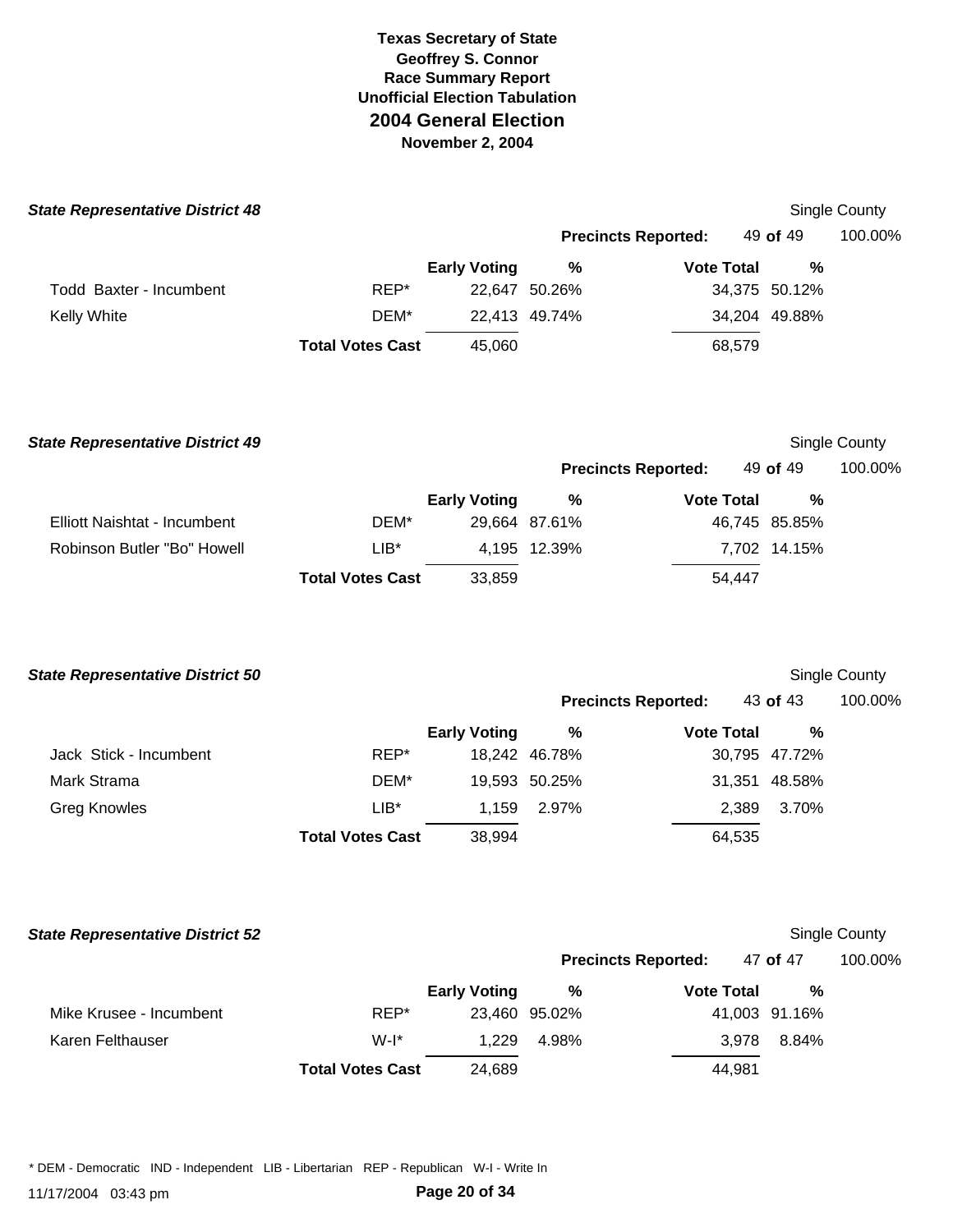| <b>State Representative District 54</b> |                         |                     |               |                            |               | Multi County |
|-----------------------------------------|-------------------------|---------------------|---------------|----------------------------|---------------|--------------|
|                                         |                         |                     |               | <b>Precincts Reported:</b> | 50 of $50$    | 100.00%      |
|                                         |                         | <b>Early Voting</b> | %             | <b>Vote Total</b>          | %             |              |
| Suzanna Gratia Hupp - Incumbent         | REP*                    |                     | 17,110 62.00% |                            | 28,863 60.86% |              |
| <b>Edward Lindsay</b>                   | DEM*                    |                     | 10,485 38.00% |                            | 18,562 39.14% |              |
|                                         | <b>Total Votes Cast</b> | 27,595              |               | 47,425                     |               |              |
|                                         |                         |                     |               |                            |               |              |
|                                         |                         |                     |               |                            |               |              |

| <b>State Representative District 56</b> |                         |                     |               |                            |          |               | Single County |
|-----------------------------------------|-------------------------|---------------------|---------------|----------------------------|----------|---------------|---------------|
|                                         |                         |                     |               | <b>Precincts Reported:</b> | 56 of 56 |               | 100.00%       |
|                                         |                         | <b>Early Voting</b> | %             | <b>Vote Total</b>          |          | %             |               |
| Charles "Doc" Anderson                  | REP*                    |                     | 17.296 56.83% |                            |          | 31,035 52.59% |               |
| John Mabry - Incumbent                  | DEM*                    |                     | 13.137 43.17% |                            |          | 27,977 47.41% |               |
|                                         | <b>Total Votes Cast</b> | 30,433              |               | 59,012                     |          |               |               |

| <b>State Representative District 57</b> |                         |                     |              |                            |               | <b>Multi County</b> |
|-----------------------------------------|-------------------------|---------------------|--------------|----------------------------|---------------|---------------------|
|                                         |                         |                     |              | <b>Precincts Reported:</b> | 91 of 91      | 100.00%             |
|                                         |                         | <b>Early Voting</b> | %            | <b>Vote Total</b>          | %             |                     |
| Jeffrey Hibbs                           | REP*                    |                     | 6,324 41.13% |                            | 16,933 41.94% |                     |
| Jim Dunnam - Incumbent                  | DEM*                    |                     | 9,050 58.87% |                            | 23,445 58.06% |                     |
|                                         | <b>Total Votes Cast</b> | 15.374              |              | 40,378                     |               |                     |

| <b>State Representative District 58</b> |                         |                     |               |                            |               | Multi County |
|-----------------------------------------|-------------------------|---------------------|---------------|----------------------------|---------------|--------------|
|                                         |                         |                     |               | <b>Precincts Reported:</b> | 52 of $52$    | 100.00%      |
|                                         |                         | <b>Early Voting</b> | %             | <b>Vote Total</b>          | %             |              |
| Rob Orr                                 | REP*                    |                     | 18.002 70.16% |                            | 36,864 69.73% |              |
| Greg A. Kauffman                        | DEM*                    |                     | 7.658 29.84%  |                            | 16,003 30.27% |              |
|                                         | <b>Total Votes Cast</b> | 25,660              |               | 52,867                     |               |              |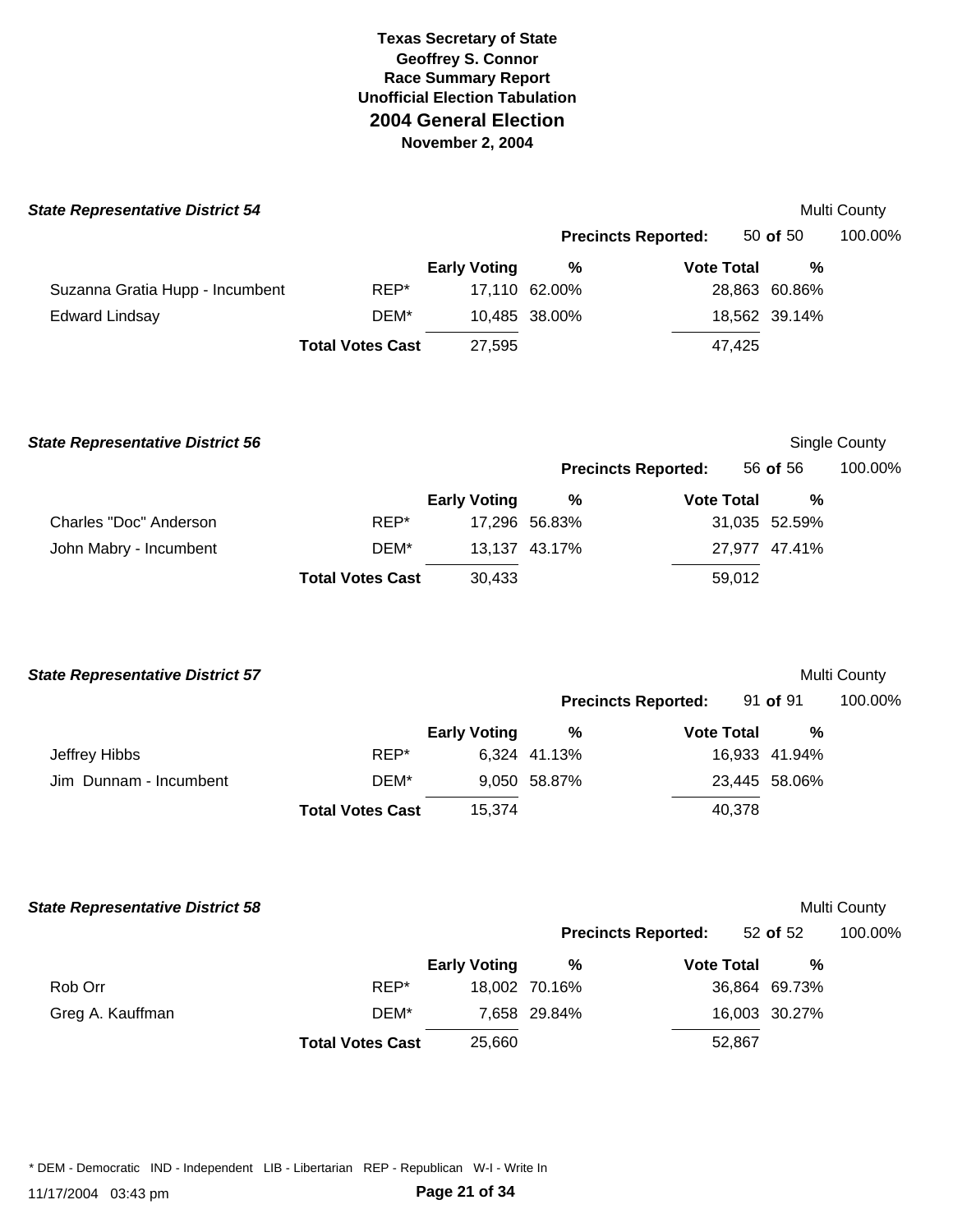| <b>State Representative District 59</b> |                         |                     |               |                            |        |               | <b>Multi County</b> |
|-----------------------------------------|-------------------------|---------------------|---------------|----------------------------|--------|---------------|---------------------|
|                                         |                         |                     |               | <b>Precincts Reported:</b> |        | 94 of 94      | 100.00%             |
|                                         |                         | <b>Early Voting</b> | %             | <b>Vote Total</b>          |        | %             |                     |
| Sid Miller - Incumbent                  | REP*                    |                     | 14,043 64.11% |                            |        | 27,609 63.89% |                     |
| Rodney G. Nauert                        | DEM*                    |                     | 7,863 35.89%  |                            |        | 15,605 36.11% |                     |
|                                         | <b>Total Votes Cast</b> | 21,906              |               |                            | 43,214 |               |                     |
| <b>State Representative District 60</b> |                         |                     |               |                            |        |               | <b>Multi County</b> |
|                                         |                         |                     |               | <b>Precincts Reported:</b> |        | 93 of 93      | 100.00%             |

|                                   |                         | <b>Early Voting</b> | %             | <b>Vote Total</b> | %             |
|-----------------------------------|-------------------------|---------------------|---------------|-------------------|---------------|
| James L. (Jim) Keffer - Incumbent | REP*                    |                     | 19.576 69.55% |                   | 38,345 69.88% |
| <b>Roland Graves</b>              | DEM*                    |                     | 8.569 30.45%  |                   | 16,527 30.12% |
|                                   | <b>Total Votes Cast</b> | 28.145              |               | 54.872            |               |

| <b>State Representative District 65</b> |                         |                     |               |                            |               | Single County |
|-----------------------------------------|-------------------------|---------------------|---------------|----------------------------|---------------|---------------|
|                                         |                         |                     |               | <b>Precincts Reported:</b> | 27 of 27      | 100.00%       |
|                                         |                         | <b>Early Voting</b> | %             | <b>Vote Total</b>          | %             |               |
| Burt Solomons - Incumbent               | REP*                    |                     | 24,130 88.59% |                            | 41,312 86.44% |               |
| David Wallace Croft                     | $LIB*$                  |                     | 3.109 11.41%  |                            | 6.481 13.56%  |               |
|                                         | <b>Total Votes Cast</b> | 27,239              |               | 47,793                     |               |               |

| <b>State Representative District 69</b> |                         |                     |               |                            |               | <b>Multi County</b> |
|-----------------------------------------|-------------------------|---------------------|---------------|----------------------------|---------------|---------------------|
|                                         |                         |                     |               | <b>Precincts Reported:</b> | 51 of 51      | 100.00              |
|                                         |                         | <b>Early Voting</b> | %             | <b>Vote Total</b>          | %             |                     |
| <b>Shirley Craft</b>                    | REP*                    |                     | 7.991 42.44%  |                            | 22,898 46.90% |                     |
| David Farabee - Incumbent               | DEM*                    |                     | 10.839 57.56% |                            | 25,922 53.10% |                     |
|                                         | <b>Total Votes Cast</b> | 18,830              |               | 48.820                     |               |                     |

**Precincts Reported:** 51 **of** 51 100.00%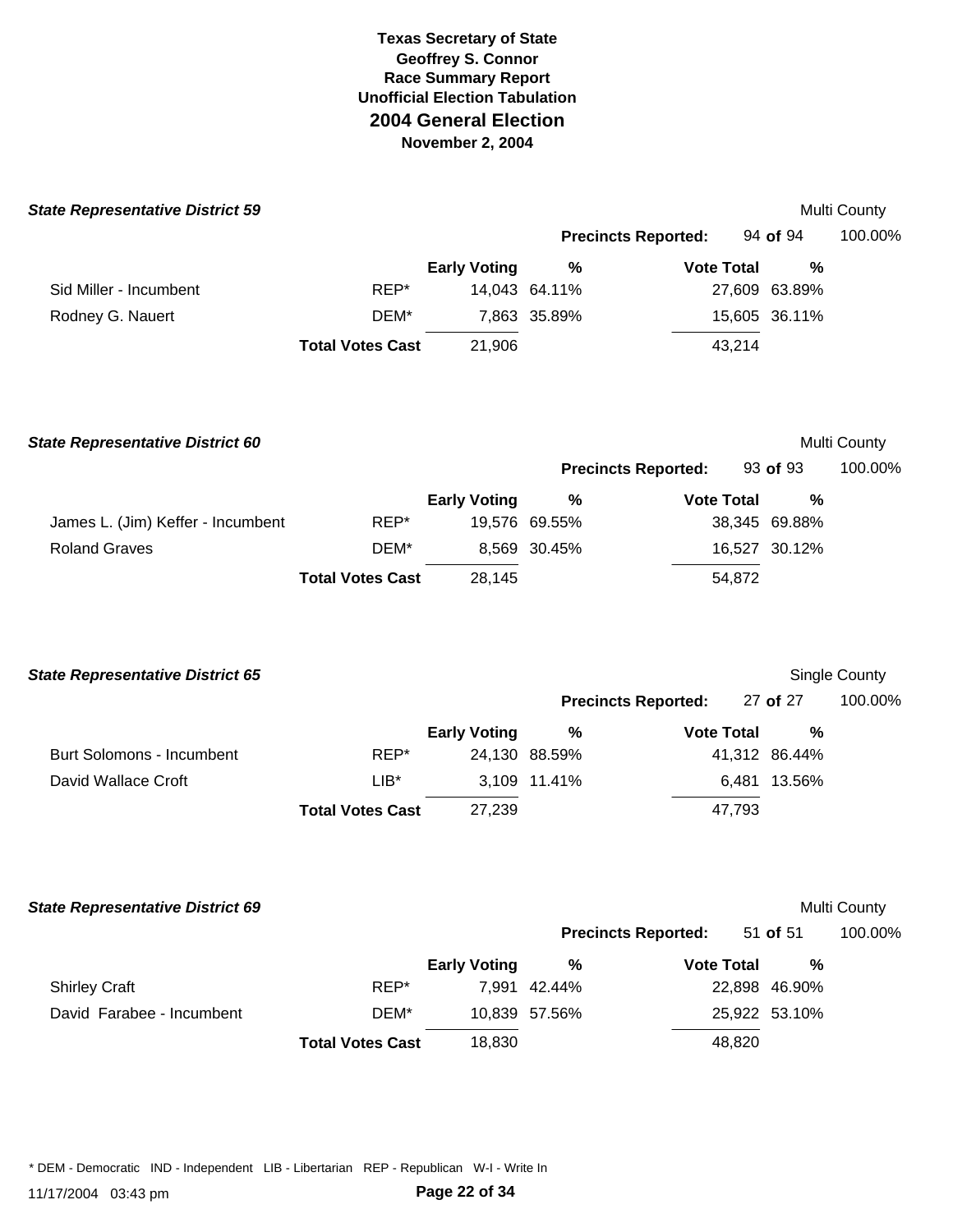| <b>State Representative District 70</b> |                         |                     |               |                            |               | Single County |
|-----------------------------------------|-------------------------|---------------------|---------------|----------------------------|---------------|---------------|
|                                         |                         |                     |               | <b>Precincts Reported:</b> | 54 of 54      | 100.00%       |
|                                         |                         | <b>Early Voting</b> | %             | <b>Vote Total</b>          | %             |               |
| Ken Paxton - Incumbent                  | REP*                    |                     | 38,027 77.04% |                            | 58,204 76.03% |               |
| Martin Woodward                         | DEM*                    |                     | 11,331 22.96% |                            | 18,352 23.97% |               |
|                                         | <b>Total Votes Cast</b> | 49,358              |               | 76,556                     |               |               |
|                                         |                         |                     |               |                            |               |               |
| <b>State Representative District 71</b> |                         |                     |               |                            |               | Multi County  |

|                        |                         |                     |               | <b>Precincts Reported:</b> | 51 of 51      | 100.00% |  |
|------------------------|-------------------------|---------------------|---------------|----------------------------|---------------|---------|--|
|                        |                         | <b>Early Voting</b> | %             | <b>Vote Total</b>          | %             |         |  |
| Bob Hunter - Incumbent | REP*                    |                     | 25,452 90.77% |                            | 41,476 89.77% |         |  |
| Fred Jones             | $LIB*$                  | 2.587               | 9.23%         |                            | 4,726 10.23%  |         |  |
|                        | <b>Total Votes Cast</b> | 28,039              |               | 46,202                     |               |         |  |

| <b>State Representative District 72</b> |                         |                     |               |                            |               | Multi County |
|-----------------------------------------|-------------------------|---------------------|---------------|----------------------------|---------------|--------------|
|                                         |                         |                     |               | <b>Precincts Reported:</b> | 85 of 85      | 100.00%      |
|                                         |                         | <b>Early Voting</b> | %             | <b>Vote Total</b>          | %             |              |
| Scott Campbell - Incumbent              | REP*                    |                     | 13,235 59.02% |                            | 25,882 57.20% |              |
| Jeri Slone                              | DEM*                    |                     | 9.189 40.98%  |                            | 19,367 42.80% |              |
|                                         | <b>Total Votes Cast</b> | 22.424              |               | 45,249                     |               |              |

| <b>State Representative District 79</b> |                         |                     |               |                            |               | Single County |
|-----------------------------------------|-------------------------|---------------------|---------------|----------------------------|---------------|---------------|
|                                         |                         |                     |               | <b>Precincts Reported:</b> | 30 of 30      | 100.00%       |
|                                         |                         | <b>Early Voting</b> | %             | <b>Vote Total</b>          | %             |               |
| Dan Chavez                              | REP*                    |                     | 6,287 34.76%  |                            | 10,529 33.39% |               |
| Joe C. Pickett - Incumbent              | DEM*                    |                     | 11.802 65.24% |                            | 21,007 66.61% |               |
|                                         | <b>Total Votes Cast</b> | 18,089              |               | 31,536                     |               |               |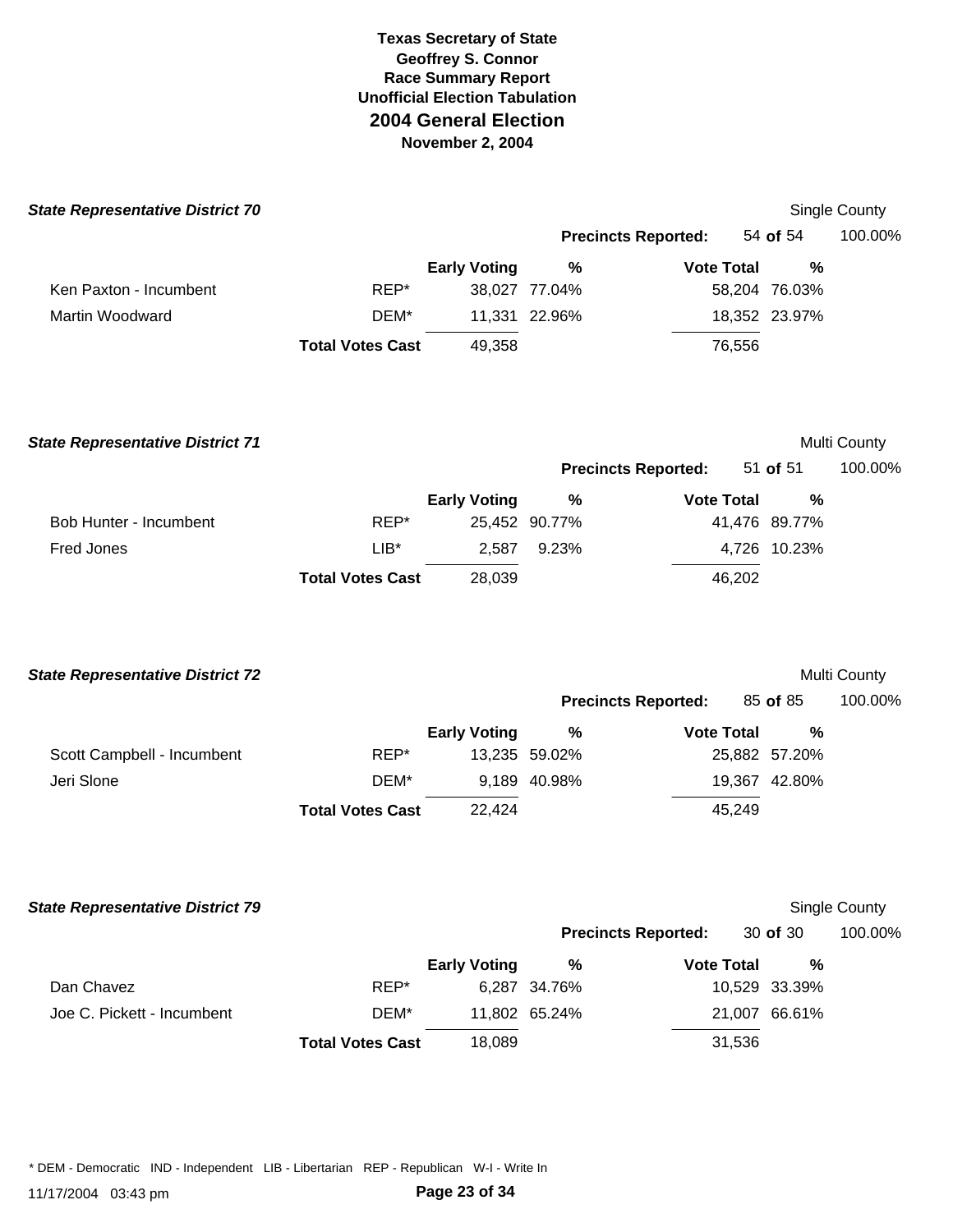| <b>State Representative District 81</b> |                         |                     |               |                            |               | <b>Multi County</b> |
|-----------------------------------------|-------------------------|---------------------|---------------|----------------------------|---------------|---------------------|
|                                         |                         |                     |               | <b>Precincts Reported:</b> | 47 of 47      | 100.00%             |
|                                         |                         | <b>Early Voting</b> | %             | <b>Vote Total</b>          | %             |                     |
| G.E. "Buddy" West - Incumbent           | REP*                    |                     | 18,581 78.29% |                            | 31,284 75.09% |                     |
| Arlo Chavira                            | DEM*                    |                     | 5,152 21.71%  |                            | 10,379 24.91% |                     |
|                                         | <b>Total Votes Cast</b> | 23,733              |               | 41,663                     |               |                     |
|                                         |                         |                     |               |                            |               |                     |
|                                         |                         |                     |               |                            |               |                     |

| <b>State Representative District 83</b> |                         |                     |                            |                   |               | Multi County |
|-----------------------------------------|-------------------------|---------------------|----------------------------|-------------------|---------------|--------------|
|                                         |                         |                     | <b>Precincts Reported:</b> |                   | 79 of 79      | 100.00%      |
|                                         |                         | <b>Early Voting</b> | %                          | <b>Vote Total</b> | %             |              |
| Delwin Jones - Incumbent                | REP*                    |                     | 28,536 80.14%              |                   | 46,108 78.67% |              |
| John E. Miller                          | DEM*                    |                     | 7.072 19.86%               |                   | 12,505 21.33% |              |
|                                         | <b>Total Votes Cast</b> | 35,608              |                            | 58,613            |               |              |

| <b>State Representative District 84</b> |                         |                     |              |                            |               | <b>Single County</b> |
|-----------------------------------------|-------------------------|---------------------|--------------|----------------------------|---------------|----------------------|
|                                         |                         |                     |              | <b>Precincts Reported:</b> | 49 of 49      | 100.00%              |
|                                         |                         | <b>Early Voting</b> | %            | <b>Vote Total</b>          | %             |                      |
| Carl H. Isett - Incumbent               | REP*                    | 19.917              | 68.95%       |                            | 30,912 68.10% |                      |
| Freda McVay                             | DEM*                    |                     | 8,969 31.05% |                            | 14,483 31.90% |                      |
|                                         | <b>Total Votes Cast</b> | 28,886              |              | 45,395                     |               |                      |

#### **State Representative District 85** Multi County

|                                   |                         |                     |               | <b>Precincts Reported:</b> 173 of 173 |               | 100.00% |
|-----------------------------------|-------------------------|---------------------|---------------|---------------------------------------|---------------|---------|
|                                   |                         | <b>Early Voting</b> | ℅             | <b>Vote Total</b>                     | %             |         |
| Kent Sharp                        | REP*                    |                     | 8.548 41.91%  |                                       | 17,892 41.19% |         |
| James E. "Pete" Laney - Incumbent | DEM*                    |                     | 11,846 58.09% |                                       | 25,544 58.81% |         |
|                                   | <b>Total Votes Cast</b> | 20,394              |               | 43,436                                |               |         |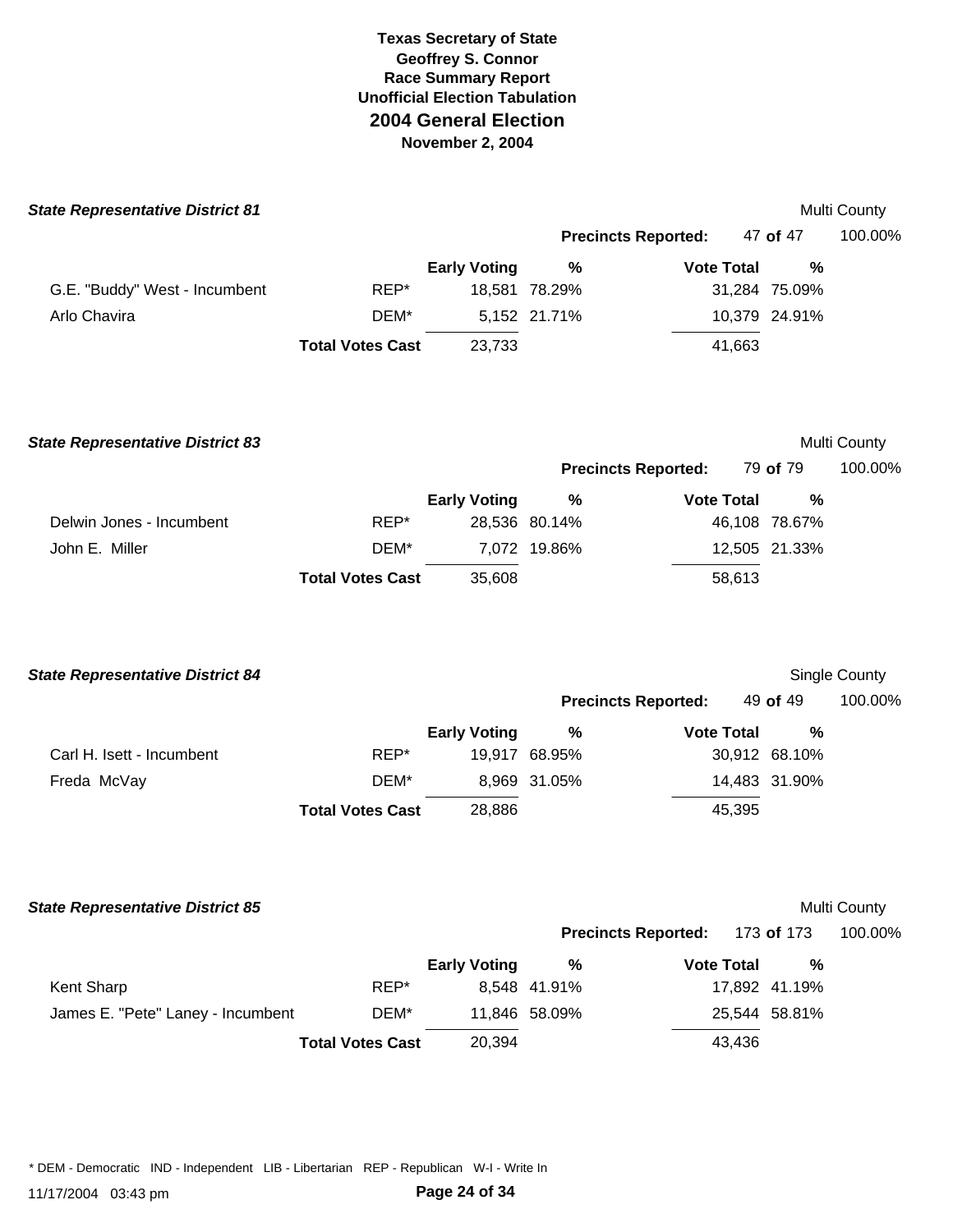| <b>State Representative District 89</b> |                         |                     |               |                            |               | Multi County         |
|-----------------------------------------|-------------------------|---------------------|---------------|----------------------------|---------------|----------------------|
|                                         |                         |                     |               | <b>Precincts Reported:</b> | 53 of 53      | 100.00%              |
|                                         |                         | <b>Early Voting</b> | $\%$          | <b>Vote Total</b>          | $\frac{9}{6}$ |                      |
| Jodie Laubenberg - Incumbent            | REP*                    |                     | 30,048 78.00% |                            | 53,722 76.48% |                      |
| Lehman Harris                           | DEM*                    |                     | 8,474 22.00%  |                            | 16,521 23.52% |                      |
|                                         | <b>Total Votes Cast</b> | 38,522              |               | 70,243                     |               |                      |
| <b>State Representative District 90</b> |                         |                     |               |                            |               | Single County        |
|                                         |                         |                     |               | <b>Precincts Reported:</b> | 81 of 81      | 100.00%              |
|                                         |                         | <b>Early Voting</b> | %             | <b>Vote Total</b>          | $\%$          |                      |
| Larry Keilberg                          | REP*                    |                     | 3,282 34.23%  |                            | 7,910 34.79%  |                      |
| Lon Burnam - Incumbent                  | DEM*                    |                     | 6,305 65.77%  |                            | 14,829 65.21% |                      |
|                                         | <b>Total Votes Cast</b> | 9,587               |               | 22,739                     |               |                      |
| <b>State Representative District 93</b> |                         |                     |               |                            |               | <b>Single County</b> |
|                                         |                         |                     |               | <b>Precincts Reported:</b> | 51 of 51      | 100.00%              |
|                                         |                         | <b>Early Voting</b> | $\%$          | <b>Vote Total</b>          | %             |                      |
| Toby Goodman - Incumbent                | REP*                    |                     | 13,179 61.20% |                            | 22,864 56.06% |                      |
| Mike Gregory                            | DEM*                    |                     | 8,354 38.80%  |                            | 17,923 43.94% |                      |
|                                         | <b>Total Votes Cast</b> | 21,533              |               | 40,787                     |               |                      |
| <b>State Representative District 94</b> |                         |                     |               |                            |               | Single County        |
|                                         |                         |                     |               | <b>Precincts Reported:</b> | 49 of 49      | 100.00%              |
|                                         |                         | <b>Early Voting</b> | %             | <b>Vote Total</b>          | $\%$          |                      |
| Kent Grusendorf - Incumbent             | REP*                    |                     | 21,978 64.64% |                            | 36,369 63.11% |                      |
| Ruby Woolridge                          | DEM*                    |                     | 12,024 35.36% |                            | 21,261 36.89% |                      |
|                                         | <b>Total Votes Cast</b> | 34,002              |               | 57,630                     |               |                      |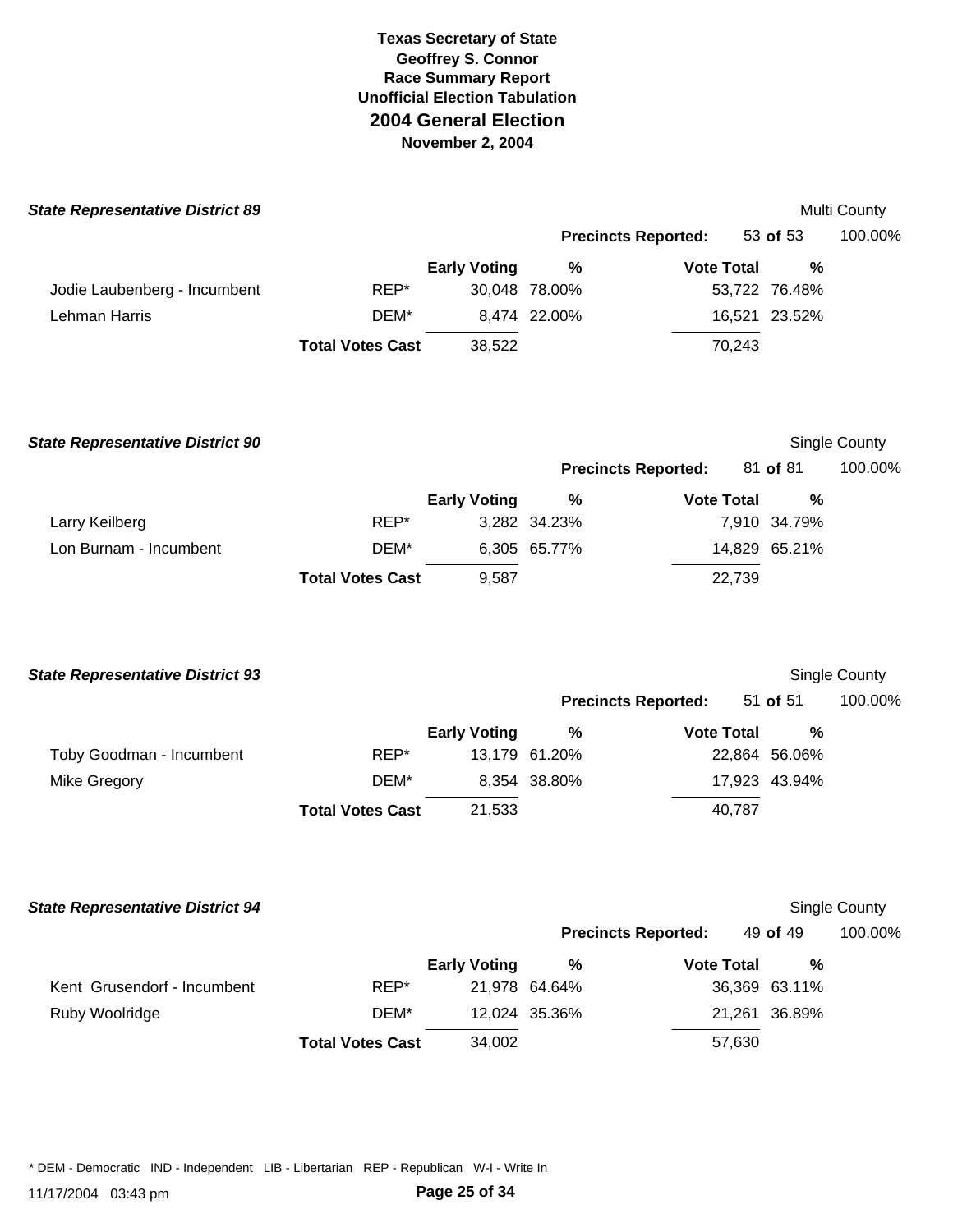| <b>State Representative District 96</b> |                         |                     |                            |                   |                       | Single County |
|-----------------------------------------|-------------------------|---------------------|----------------------------|-------------------|-----------------------|---------------|
|                                         |                         |                     | <b>Precincts Reported:</b> |                   | 50 of 50              | 100.00%       |
|                                         |                         | <b>Early Voting</b> | $\%$                       | <b>Vote Total</b> | $\frac{0}{0}$         |               |
| Bill Zedler - Incumbent                 | REP*                    |                     | 21,912 61.94%              |                   | 40,214 60.33%         |               |
| Darrel R. Cox                           | DEM*                    |                     | 13,467 38.06%              |                   | 26,441 39.67%         |               |
|                                         | <b>Total Votes Cast</b> | 35,379              |                            | 66,655            |                       |               |
| <b>State Representative District 97</b> |                         |                     |                            |                   |                       | Single County |
|                                         |                         |                     | <b>Precincts Reported:</b> |                   | 66 of 66              | 100.00%       |
|                                         |                         | <b>Early Voting</b> | $\frac{9}{6}$              | <b>Vote Total</b> | $\frac{0}{0}$         |               |
| Anna Mowery - Incumbent                 | REP*                    |                     | 24,131 65.39%              |                   | 40,296 63.25%         |               |
| Nancy R. Stevens                        | DEM*                    |                     | 12,774 34.61%              |                   | 23,417 36.75%         |               |
|                                         | <b>Total Votes Cast</b> | 36,905              |                            | 63,713            |                       |               |
| <b>State Representative District 99</b> |                         |                     |                            |                   |                       | Single County |
|                                         |                         |                     | <b>Precincts Reported:</b> |                   | 67 of 67              | 100.00%       |
| Charlie Geren - Incumbent               | REP*                    | <b>Early Voting</b> | $\%$<br>19,597 70.89%      | <b>Vote Total</b> | $\%$<br>40,416 69.67% |               |
| Jeanette Popp                           | DEM*                    |                     | 8,046 29.11%               |                   | 17,592 30.33%         |               |
|                                         | <b>Total Votes Cast</b> | 27,643              |                            | 58,008            |                       |               |

**State Representative District 102** Single County

|                          |                         |                     |               | <b>Precincts Reported:</b> | 39 of 39      | 100.00% |  |
|--------------------------|-------------------------|---------------------|---------------|----------------------------|---------------|---------|--|
|                          |                         | <b>Early Voting</b> | %             | <b>Vote Total</b>          | %             |         |  |
| Tony Goolsby - Incumbent | REP*                    |                     | 11,956 57.71% |                            | 21,410 53.20% |         |  |
| <b>Harriet Miller</b>    | DEM*                    |                     | 8.761 42.29%  |                            | 18,836 46.80% |         |  |
|                          | <b>Total Votes Cast</b> | 20,717              |               | 40,246                     |               |         |  |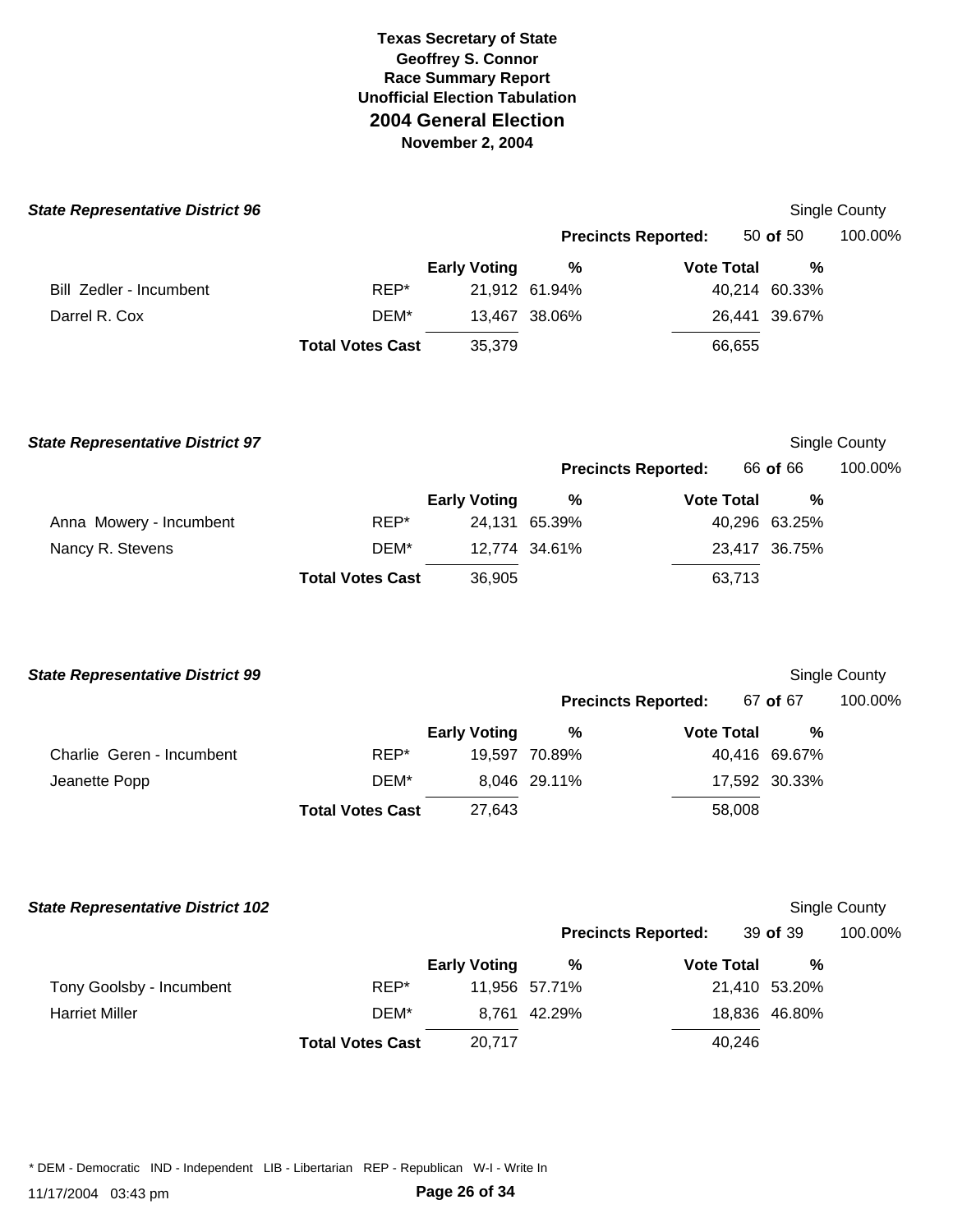| <b>State Representative District 105</b> |                         |                     |               |                            |               | Single County |
|------------------------------------------|-------------------------|---------------------|---------------|----------------------------|---------------|---------------|
|                                          |                         |                     |               | <b>Precincts Reported:</b> | 36 of 36      | 100.00%       |
|                                          |                         | <b>Early Voting</b> | %             | <b>Vote Total</b>          | %             |               |
| Linda Harper-Brown - Incumbent           | REP*                    |                     | 11,786 62.85% |                            | 21,563 59.21% |               |
| Mike Moore                               | DEM*                    |                     | 6.968 37.15%  |                            | 14,854 40.79% |               |
|                                          | <b>Total Votes Cast</b> | 18.754              |               | 36,417                     |               |               |
|                                          |                         |                     |               |                            |               |               |

| <b>State Representative District 106</b> |                         |                     |                            |                   |               | Single County |
|------------------------------------------|-------------------------|---------------------|----------------------------|-------------------|---------------|---------------|
|                                          |                         |                     | <b>Precincts Reported:</b> |                   | 35 of 35      | 100.00%       |
|                                          |                         | <b>Early Voting</b> | %                          | <b>Vote Total</b> | %             |               |
| Ray Allen - Incumbent                    | REP*                    |                     | 10.876 56.82%              |                   | 18,795 52.59% |               |
| Katy Hubener                             | DEM*                    |                     | 8.264 43.18%               |                   | 16,945 47.41% |               |
|                                          | <b>Total Votes Cast</b> | 19.140              |                            | 35,740            |               |               |

|      |                                          |                         |                        |                            | Single County                                                             |
|------|------------------------------------------|-------------------------|------------------------|----------------------------|---------------------------------------------------------------------------|
|      |                                          |                         |                        |                            | 100.00%                                                                   |
|      | <b>Early Voting</b>                      | %                       |                        | %                          |                                                                           |
| REP* |                                          | 65.98%                  |                        |                            |                                                                           |
| DEM* |                                          |                         |                        |                            |                                                                           |
|      | 24,697                                   |                         |                        |                            |                                                                           |
|      | <b>State Representative District 108</b> | <b>Total Votes Cast</b> | 16.294<br>8,403 34.02% | <b>Precincts Reported:</b> | 48 of 48<br><b>Vote Total</b><br>31,589 62.49%<br>18,960 37.51%<br>50,549 |

| <b>State Representative District 112</b> |                         |                     |               |                            |               | Single County |
|------------------------------------------|-------------------------|---------------------|---------------|----------------------------|---------------|---------------|
|                                          |                         |                     |               | <b>Precincts Reported:</b> | 41 of 41      | 100.00%       |
|                                          |                         | <b>Early Voting</b> | %             | <b>Vote Total</b>          | %             |               |
| Fred Hill - Incumbent                    | REP*                    |                     | 18,905 68.37% |                            | 34,415 65.76% |               |
| <b>Brian Booker</b>                      | DEM*                    |                     | 8,746 31.63%  |                            | 17,918 34.24% |               |
|                                          | <b>Total Votes Cast</b> | 27,651              |               | 52,333                     |               |               |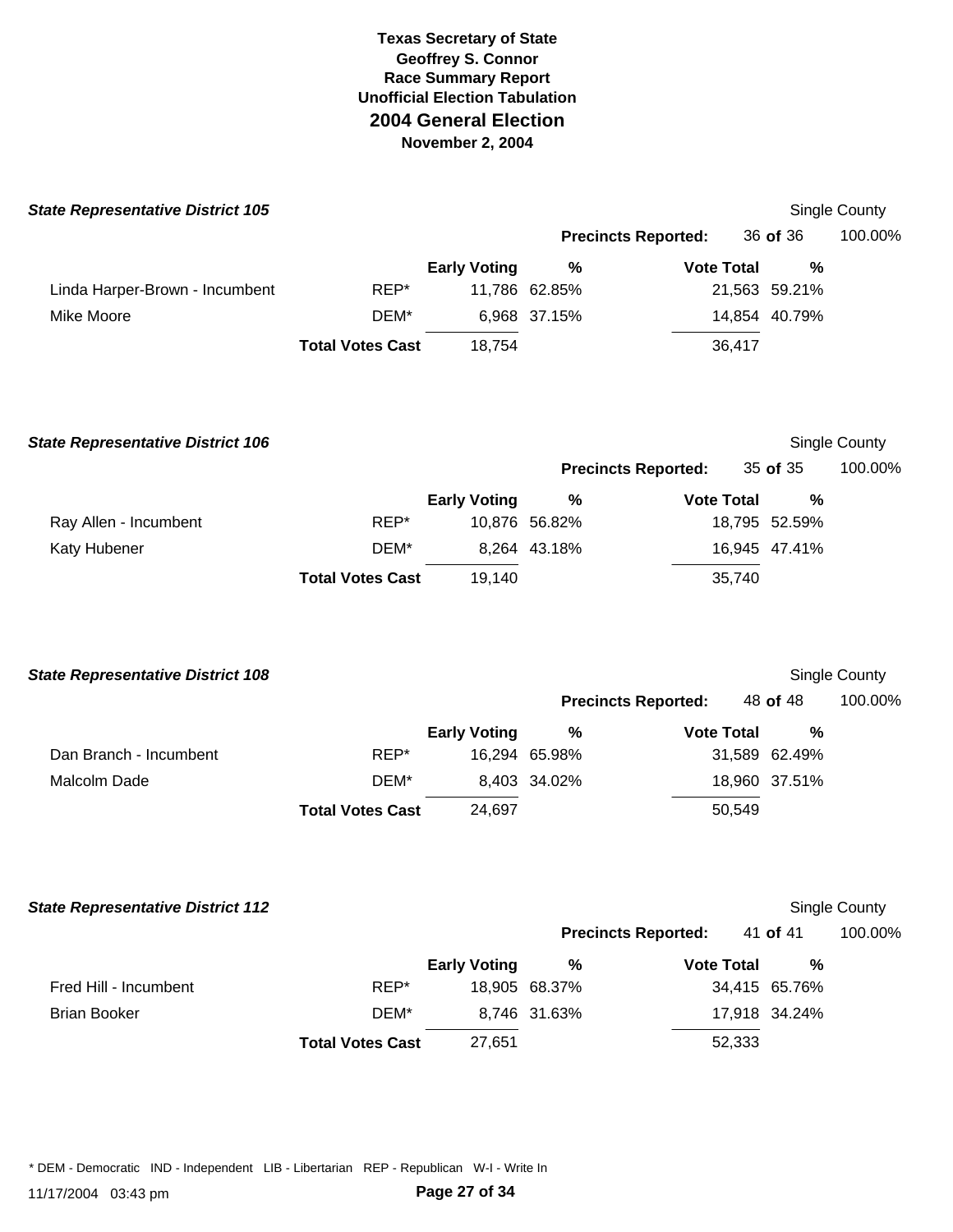| <b>State Representative District 113</b> |                         |                     |               |                            |               | Single County |
|------------------------------------------|-------------------------|---------------------|---------------|----------------------------|---------------|---------------|
|                                          |                         |                     |               | <b>Precincts Reported:</b> | 39 of 39      | 100.00%       |
|                                          |                         | <b>Early Voting</b> | %             | <b>Vote Total</b>          | %             |               |
| Joe Driver - Incumbent                   | REP*                    |                     | 15,435 67.81% |                            | 30,329 65.12% |               |
| Eric Brandler                            | DEM*                    |                     | 7,327 32.19%  |                            | 16,247 34.88% |               |
|                                          | <b>Total Votes Cast</b> | 22,762              |               | 46,576                     |               |               |
|                                          |                         |                     |               |                            |               |               |

| <b>State Representative District 116</b> |                         |                     |               |                            |               | Single County |
|------------------------------------------|-------------------------|---------------------|---------------|----------------------------|---------------|---------------|
|                                          |                         |                     |               | <b>Precincts Reported:</b> | 61 of 61      | 100.00%       |
|                                          |                         | <b>Early Voting</b> | %             | <b>Vote Total</b>          | %             |               |
| <b>Chris Shindler</b>                    | REP*                    |                     | 7,859 39.21%  |                            | 13,039 35.78% |               |
| Trey Martinez Fischer - Incumbent        | DEM*                    |                     | 12,183 60.79% |                            | 23,401 64.22% |               |
|                                          | <b>Total Votes Cast</b> | 20,042              |               | 36,440                     |               |               |

| <b>State Representative District 117</b> |                         |                     |               |                            |               | Single County |
|------------------------------------------|-------------------------|---------------------|---------------|----------------------------|---------------|---------------|
|                                          |                         |                     |               | <b>Precincts Reported:</b> | 48 of 48      | 100.00%       |
|                                          |                         | <b>Early Voting</b> | %             | <b>Vote Total</b>          | %             |               |
| Ken Mercer - Incumbent                   | REP*                    |                     | 11,833 52.38% |                            | 19,126 49.32% |               |
| David McQuade Leibowitz                  | DEM*                    |                     | 10.757 47.62% |                            | 19,653 50.68% |               |
|                                          | <b>Total Votes Cast</b> | 22,590              |               | 38,779                     |               |               |

| <b>State Representative District 118</b> |                         |                     |               |                            |               | Single County |
|------------------------------------------|-------------------------|---------------------|---------------|----------------------------|---------------|---------------|
|                                          |                         |                     |               | <b>Precincts Reported:</b> | 58 of 58      | 100.00%       |
|                                          |                         | <b>Early Voting</b> | %             | <b>Vote Total</b>          | %             |               |
| <b>Steve Salyer</b>                      | REP*                    |                     | 9,506 47.82%  |                            | 16,156 43.19% |               |
| Carlos "Charlie" Uresti - Incumbent      | DEM*                    |                     | 10,373 52.18% |                            | 21,247 56.81% |               |
|                                          | <b>Total Votes Cast</b> | 19,879              |               | 37,403                     |               |               |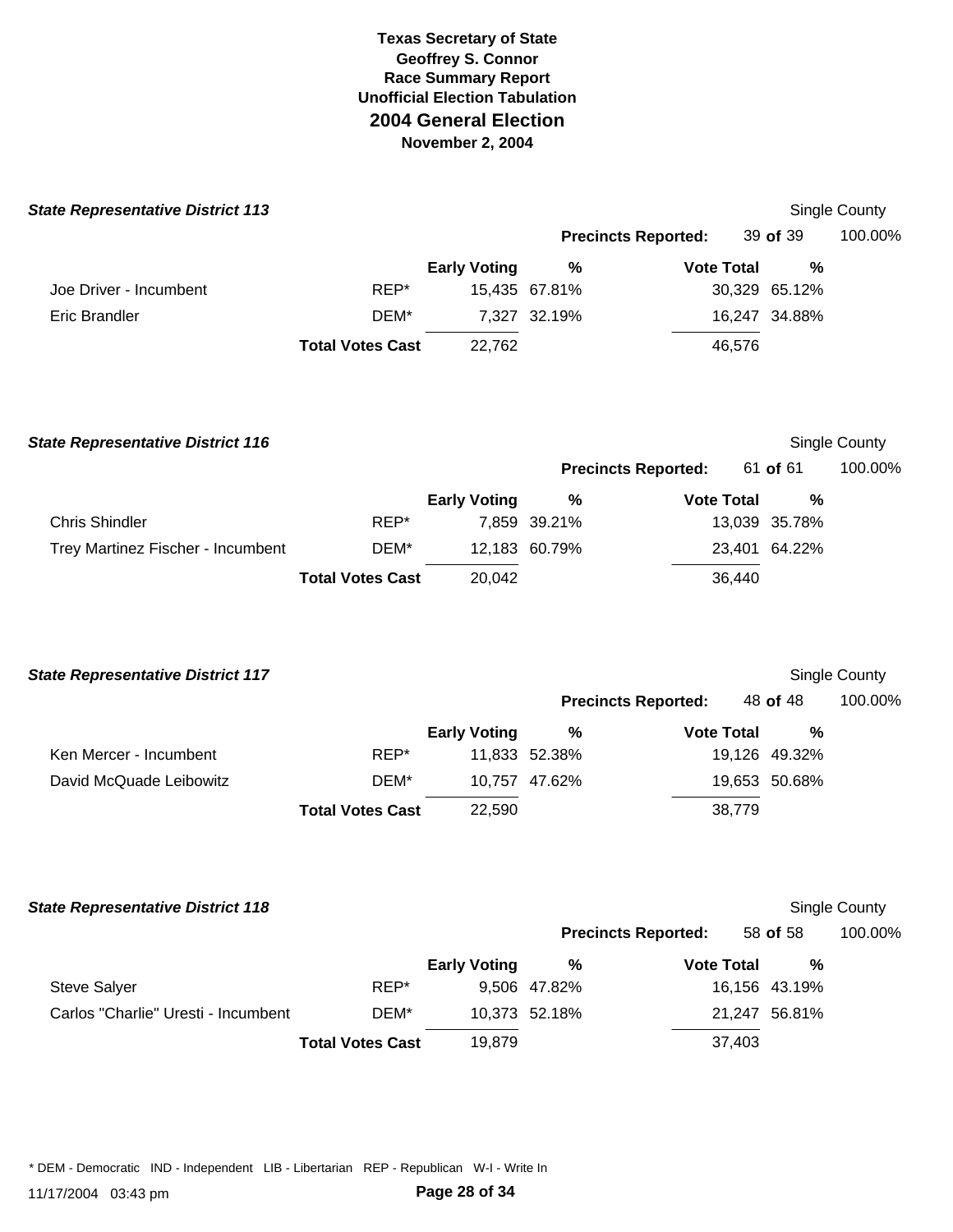| <b>State Representative District 119</b> |                         |                     |               |                            |               | Single County |
|------------------------------------------|-------------------------|---------------------|---------------|----------------------------|---------------|---------------|
|                                          |                         |                     |               | <b>Precincts Reported:</b> | 75 of 75      | 100.00%       |
|                                          |                         | <b>Early Voting</b> | %             | <b>Vote Total</b>          | %             |               |
| Loretta Kusek                            | REP*                    |                     | 7,892 39.69%  |                            | 13,819 37.62% |               |
| Robert R. Puente - Incumbent             | DEM*                    |                     | 11,991 60.31% |                            | 22,912 62.38% |               |
|                                          | <b>Total Votes Cast</b> | 19,883              |               | 36,731                     |               |               |
| <b>State Representative District 123</b> |                         |                     |               |                            |               | Single County |
|                                          |                         |                     |               | <b>Precincts Reported:</b> | 80 of 80      | 100.00%       |
|                                          |                         | <b>Early Voting</b> | %             | <b>Vote Total</b>          | %             |               |
| Sandra Ojeda Medina                      | REP*                    |                     | 7,585 41.07%  |                            | 13,551 38.41% |               |
| Mike Villarreal - Incumbent              | DEM*                    |                     | 10,882 58.93% |                            | 21,730 61.59% |               |
|                                          | <b>Total Votes Cast</b> | 18,467              |               | 35,281                     |               |               |
| <b>State Representative District 126</b> |                         |                     |               |                            |               | Single County |
|                                          |                         |                     |               | <b>Precincts Reported:</b> | 32 of 32      | 100.00%       |
|                                          |                         | <b>Early Voting</b> | $\%$          | <b>Vote Total</b>          | %             |               |
| Peggy Hamric - Incumbent                 | REP*                    |                     | 13,641 71.49% |                            | 34,630 69.24% |               |
| Casey McKinney                           | DEM*                    |                     | 5,441 28.51%  |                            | 15,382 30.76% |               |
|                                          | <b>Total Votes Cast</b> | 19,082              |               | 50,012                     |               |               |
| <b>State Representative District 127</b> |                         |                     |               |                            |               | Single County |
|                                          |                         |                     |               | <b>Precincts Reported:</b> | 35 of 35      | 100.00%       |
|                                          |                         | <b>Early Voting</b> | %             | <b>Vote Total</b>          | $\%$          |               |
| Joe Crabb - Incumbent                    | REP*                    |                     | 24,144 73.46% |                            | 43,260 70.44% |               |
| Charlotte H. Coffelt                     | DEM*                    |                     | 8,725 26.54%  |                            | 18,155 29.56% |               |

**Total Votes Cast** 32,869 61,415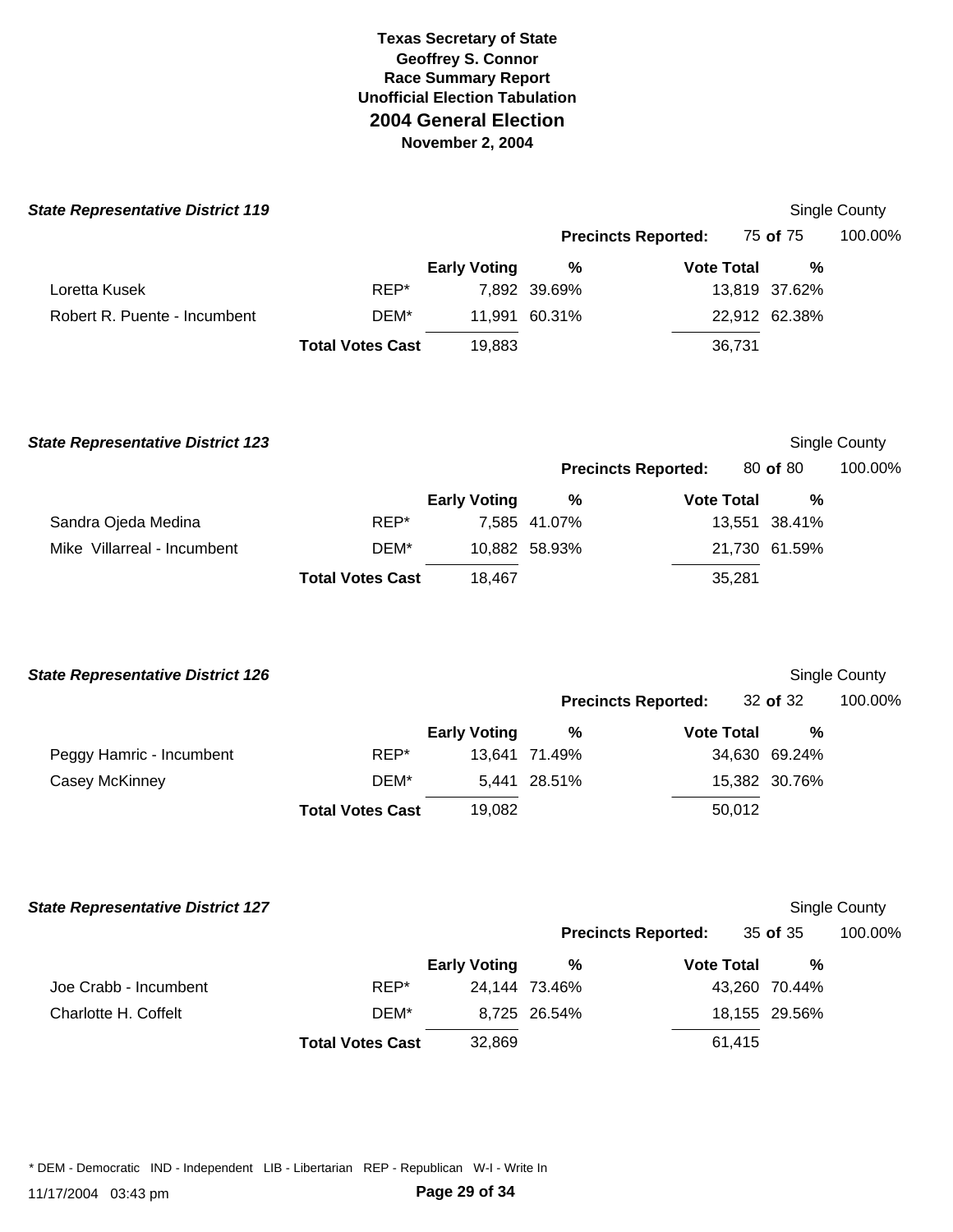| <b>State Representative District 128</b> |                         |                     |               |                            |               | Single County |
|------------------------------------------|-------------------------|---------------------|---------------|----------------------------|---------------|---------------|
|                                          |                         |                     |               | <b>Precincts Reported:</b> | 36 of 36      | 100.00%       |
|                                          |                         | <b>Early Voting</b> | %             | <b>Vote Total</b>          | %             |               |
| Wayne Smith - Incumbent                  | REP*                    |                     | 13,029 68.31% |                            | 25,903 65.31% |               |
| <b>Mitch Contreras</b>                   | DEM*                    |                     | 6,045 31.69%  |                            | 13,757 34.69% |               |
|                                          | <b>Total Votes Cast</b> | 19.074              |               | 39,660                     |               |               |
|                                          |                         |                     |               |                            |               |               |

| <b>State Representative District 130</b> |                         |                     |               |                            |               | Single County |
|------------------------------------------|-------------------------|---------------------|---------------|----------------------------|---------------|---------------|
|                                          |                         |                     |               | <b>Precincts Reported:</b> | 30 of 30      | 100.00%       |
|                                          |                         | <b>Early Voting</b> | %             | <b>Vote Total</b>          | %             |               |
| Corbin Van Arsdale - Incumbent           | REP*                    |                     | 21,245 93.31% |                            | 53,781 92.44% |               |
| Steven Howard Capuano                    | $LIB*$                  | 1,522               | 6.69%         | 4.398                      | 7.56%         |               |
|                                          | <b>Total Votes Cast</b> | 22.767              |               | 58,179                     |               |               |

|                  |                     |                         |                               |                            | <b>Single County</b>                                                     |
|------------------|---------------------|-------------------------|-------------------------------|----------------------------|--------------------------------------------------------------------------|
|                  |                     |                         |                               |                            | 100.00%                                                                  |
|                  | <b>Early Voting</b> | %                       |                               | %                          |                                                                          |
| REP*             |                     |                         |                               |                            |                                                                          |
| IND <sup>*</sup> |                     |                         |                               |                            |                                                                          |
|                  | 12,592              |                         |                               |                            |                                                                          |
|                  |                     | <b>Total Votes Cast</b> | 10,282 81.66%<br>2,310 18.34% | <b>Precincts Reported:</b> | 28 of 28<br><b>Vote Total</b><br>21,046 78.28%<br>5,838 21.72%<br>26,884 |

|  |  | <b>State Representative District 134</b> |  |  |
|--|--|------------------------------------------|--|--|
|--|--|------------------------------------------|--|--|

# **Single County**

|                         |                         |                     | <b>Precincts Reported:</b> |                   | 56 of 56      | 100.00% |
|-------------------------|-------------------------|---------------------|----------------------------|-------------------|---------------|---------|
|                         |                         | <b>Early Voting</b> | %                          | <b>Vote Total</b> | %             |         |
| Martha Wong - Incumbent | REP*                    |                     | 14,759 53.77%              |                   | 35,672 53.56% |         |
| Jim Dougherty           | DEM*                    |                     | 12,276 44.72%              |                   | 29.541 44.36% |         |
| Monica Granger          | $LIB^*$                 | 414                 | 1.51%                      | 1.387             | 2.08%         |         |
|                         | <b>Total Votes Cast</b> | 27,449              |                            | 66,600            |               |         |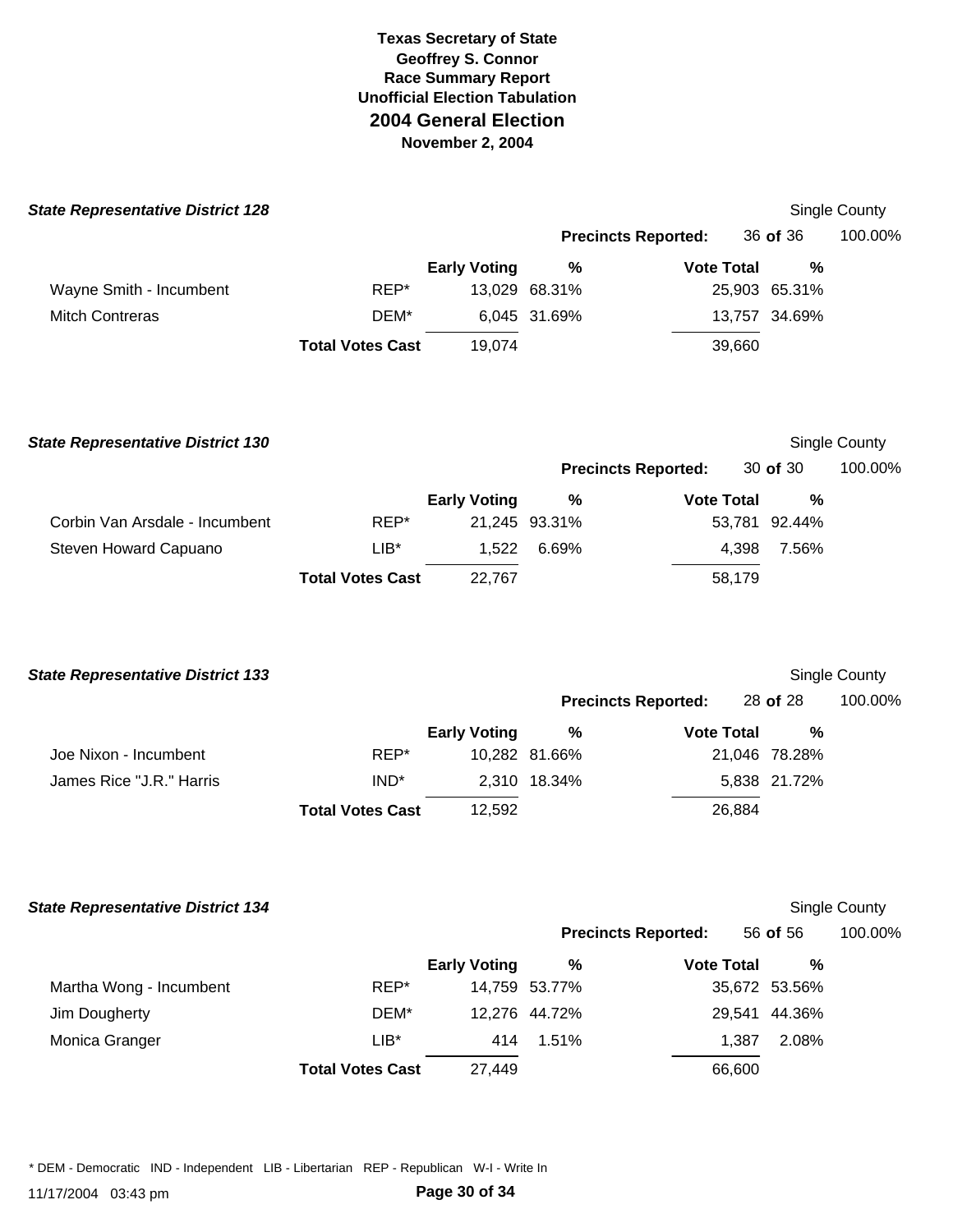| <b>State Representative District 136</b> |                         |                     |               |                            |               | Single County |
|------------------------------------------|-------------------------|---------------------|---------------|----------------------------|---------------|---------------|
|                                          |                         |                     |               | <b>Precincts Reported:</b> | 41 of 41      | 100.00%       |
|                                          |                         | <b>Early Voting</b> | $\%$          | <b>Vote Total</b>          | %             |               |
| Beverly Woolley - Incumbent              | REP*                    |                     | 18,464 91.33% |                            | 41,289 90.35% |               |
| <b>Thomas Clark</b>                      | $LIB^*$                 | 1,752               | 8.67%         | 4,408                      | 9.65%         |               |
|                                          | <b>Total Votes Cast</b> | 20,216              |               | 45,697                     |               |               |
| <b>State Representative District 137</b> |                         |                     |               |                            |               | Single County |
|                                          |                         |                     |               | <b>Precincts Reported:</b> | 25 of 25      | 100.00%       |
|                                          |                         | <b>Early Voting</b> | $\%$          | <b>Vote Total</b>          | %             |               |
| Ann Witt                                 | REP*                    |                     | 3,878 47.30%  |                            | 8,029 43.28%  |               |
| Scott Hochberg - Incumbent               | DEM*                    |                     | 4,321 52.70%  |                            | 10,522 56.72% |               |
|                                          | <b>Total Votes Cast</b> | 8,199               |               | 18,551                     |               |               |
| <b>State Representative District 138</b> |                         |                     |               |                            |               | Single County |
|                                          |                         |                     |               | <b>Precincts Reported:</b> | 39 of 39      | 100.00%       |
|                                          |                         | <b>Early Voting</b> | $\%$          | <b>Vote Total</b>          | %             |               |
| Dwayne Bohac - Incumbent                 | REP*                    |                     | 8,997 65.51%  |                            | 23,055 63.70% |               |
| Fred Ashmead                             | DEM*                    |                     | 4,736 34.49%  |                            | 13,137 36.30% |               |
|                                          | <b>Total Votes Cast</b> | 13,733              |               | 36,192                     |               |               |
| <b>State Representative District 140</b> |                         |                     |               |                            |               | Single County |
|                                          |                         |                     |               | <b>Precincts Reported:</b> | 34 of 34      | 100.00%       |
|                                          |                         | <b>Early Voting</b> | $\%$          | <b>Vote Total</b>          | %             |               |
| Don Large                                | REP*                    |                     | 1,779 33.43%  |                            | 5,787 32.54%  |               |
| Kevin Bailey - Incumbent                 | DEM*                    |                     | 3,543 66.57%  |                            | 11,996 67.46% |               |
|                                          | <b>Total Votes Cast</b> | 5,322               |               | 17,783                     |               |               |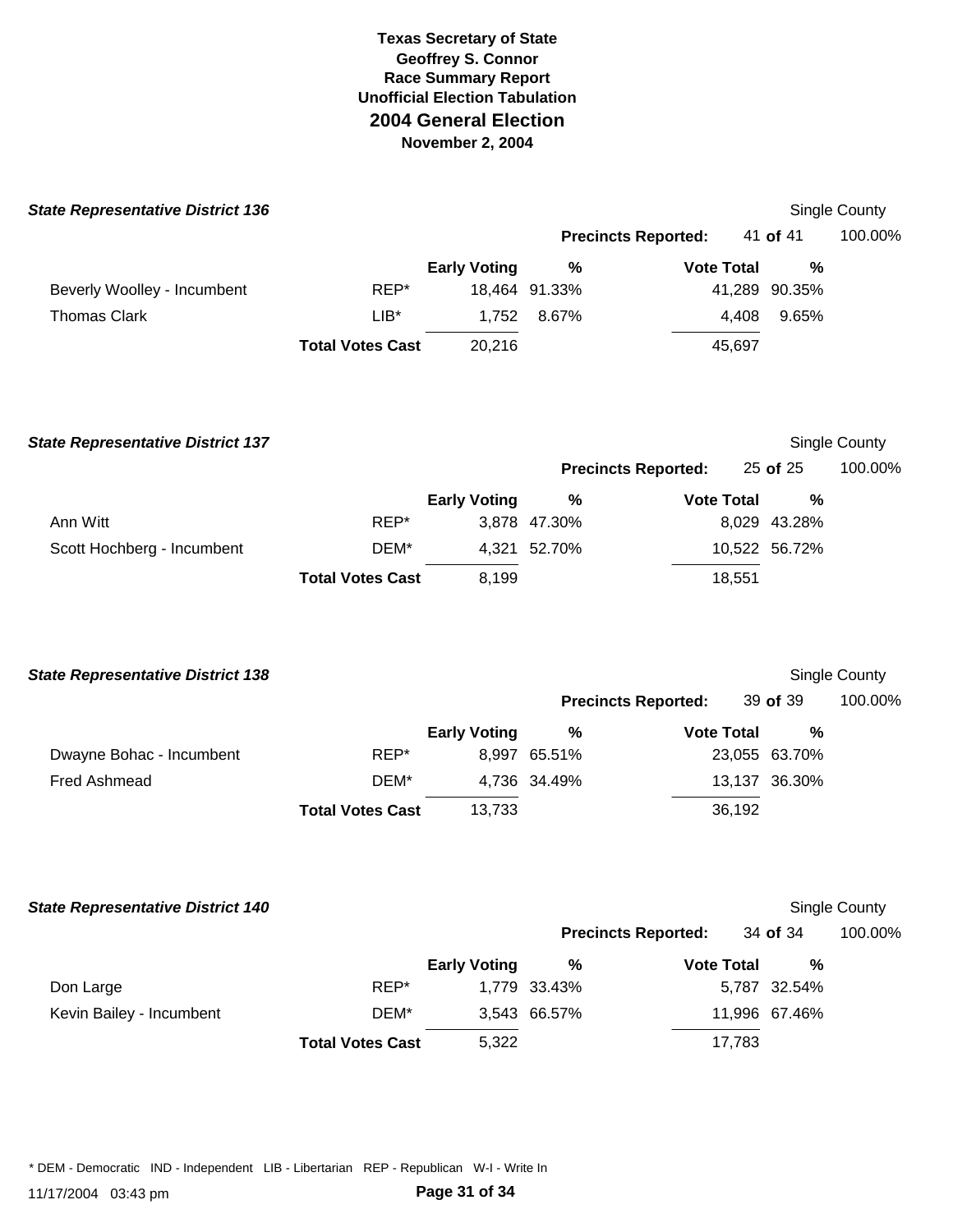| <b>State Representative District 142</b> |                         |                     |               |                            |               | <b>Single County</b> |
|------------------------------------------|-------------------------|---------------------|---------------|----------------------------|---------------|----------------------|
|                                          |                         |                     |               | <b>Precincts Reported:</b> | 62 of 62      | 100.00%              |
|                                          |                         | <b>Early Voting</b> | %             | <b>Vote Total</b>          | $\frac{0}{0}$ |                      |
| <b>Matthew Taylor Morones</b>            | REP*                    |                     | 3,294 22.07%  |                            | 7,142 19.85%  |                      |
| Harold V. Dutton, Jr. - Incumbent        | DEM*                    | 11,631              | 77.93%        |                            | 28,831 80.15% |                      |
|                                          | <b>Total Votes Cast</b> | 14,925              |               | 35,973                     |               |                      |
| <b>State Representative District 143</b> |                         |                     |               |                            |               | <b>Single County</b> |
|                                          |                         |                     |               | <b>Precincts Reported:</b> | 35 of 35      | 100.00%              |
|                                          |                         | <b>Early Voting</b> | %             | <b>Vote Total</b>          | $\frac{0}{0}$ |                      |
| Joe E. Moreno - Incumbent                | DEM*                    |                     | 3,960 91.16%  |                            | 13,227 92.83% |                      |
| Bob W. Townsend                          | $LIB*$                  | 384                 | 8.84%         | 1,022                      | 7.17%         |                      |
|                                          | <b>Total Votes Cast</b> | 4,344               |               | 14,249                     |               |                      |
|                                          |                         |                     |               |                            |               |                      |
| <b>State Representative District 149</b> |                         |                     |               |                            |               | <b>Single County</b> |
|                                          |                         |                     |               | <b>Precincts Reported:</b> | 24 of 24      | 100.00%              |
|                                          |                         | <b>Early Voting</b> | %             | <b>Vote Total</b>          | $\frac{0}{0}$ |                      |
| Talmadge Heflin - Incumbent              | REP*                    |                     | 10,715 53.44% |                            | 20,532 49.94% |                      |
| Hubert Vo                                | DEM*                    |                     | 9,335 46.56%  |                            | 20,584 50.06% |                      |

*Justice, 1st Court of Appeals District, Place 4* **Multi County 6 and 7 and 7 and 7 and 7 and 7 and 7 and 7 and 7 and 7 and 7 and 7 and 7 and 7 and 7 and 7 and 7 and 7 and 7 and 7 and 7 and 7 and 7 and 7 and 7 and 7 and 7** 

**Precincts Reported:** 1,401 **of** 1,401 100.00%

|                          |                         | <b>Early Voting</b> | % | <b>Vote Total</b> | % |
|--------------------------|-------------------------|---------------------|---|-------------------|---|
| Evelyn Keyes - Incumbent | REP*                    | 365,174 56.75%      |   | 777.321 54.02%    |   |
| Jim Sharp                | DEM*                    | 278.257 43.25%      |   | 661,530 45.98%    |   |
|                          | <b>Total Votes Cast</b> | 643,431             |   | 1,438,851         |   |

**Total Votes Cast** 20,050 41,116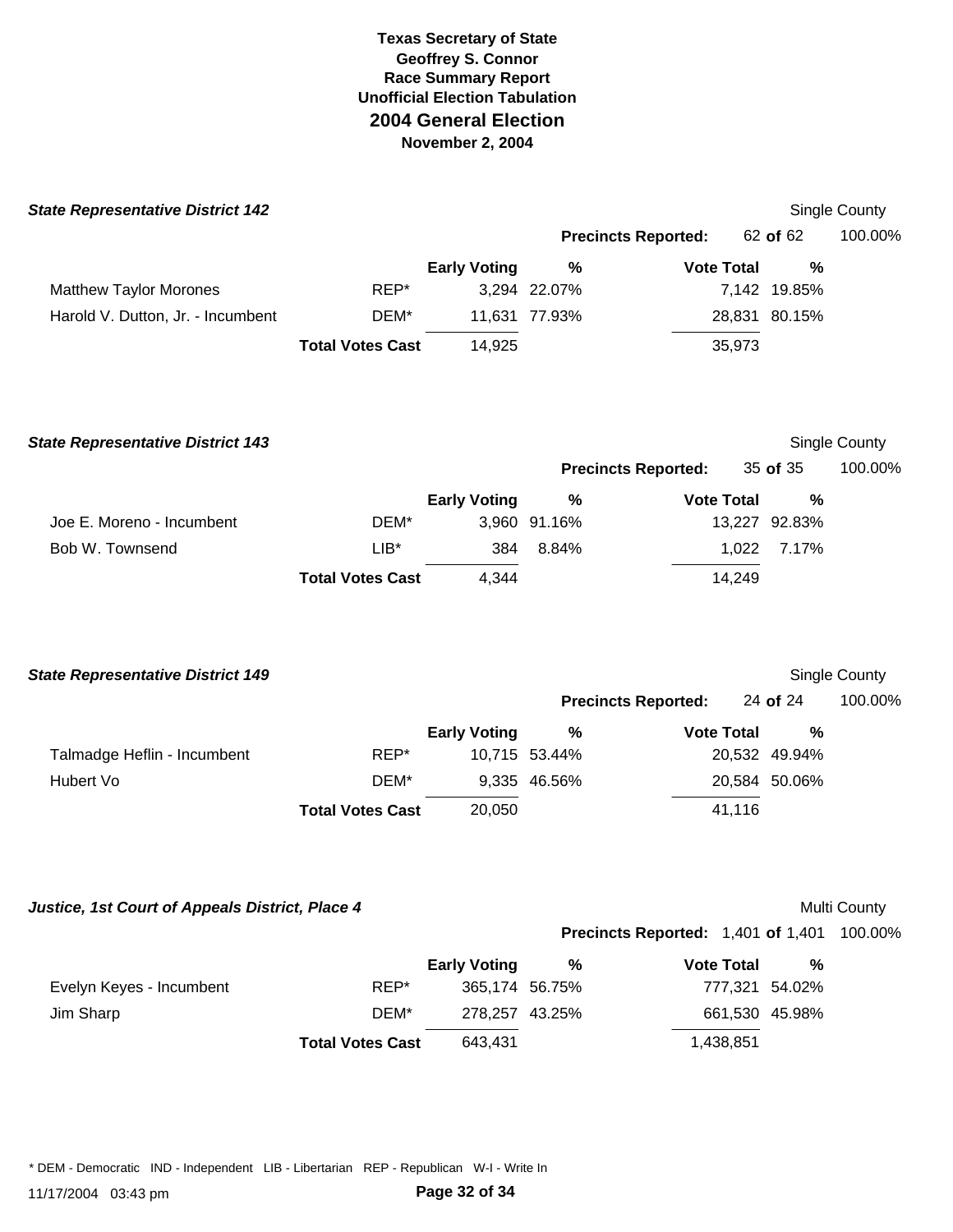| Justice, 3rd Court of Appeals District, Place 4 |                         |                     |        |                            |                | Multi County |
|-------------------------------------------------|-------------------------|---------------------|--------|----------------------------|----------------|--------------|
|                                                 |                         |                     |        | <b>Precincts Reported:</b> | 761 of 761     | 100.00%      |
|                                                 |                         | <b>Early Voting</b> | %      | <b>Vote Total</b>          | %              |              |
| <b>Bill Green</b>                               | REP*                    | 215,811 49.17%      |        |                            | 361,768 48.23% |              |
| Jan Patterson - Incumbent                       | DEM*                    | 223.057             | 50.83% |                            | 388,370 51.77% |              |
|                                                 | <b>Total Votes Cast</b> | 438,868             |        | 750,138                    |                |              |

Justice, 3rd Court of Appeals District, Place 6 - Unexpired Term **Multi County** Multi County

|                           |                         | <b>Early Voting</b> | %              | <b>Vote Total</b> | %              |
|---------------------------|-------------------------|---------------------|----------------|-------------------|----------------|
| Bob Pemberton - Incumbent | REP*                    |                     | 228.011 52.04% |                   | 385,573 51.56% |
| Diane Henson              | DEM*                    |                     | 210.097 47.96% | 362,312 48.44%    |                |
|                           | <b>Total Votes Cast</b> | 438.108             |                | 747.885           |                |

Justice, 5th Court of Appeals District, Place 12 - Unexpired Term **Multi County** Multi County

**Precincts Reported:** 761 **of** 761 100.00%

|                          |                         |                     |   | <b>Precincts Reported: 1,064 of 1,064 100.00%</b> |                |  |
|--------------------------|-------------------------|---------------------|---|---------------------------------------------------|----------------|--|
|                          |                         | <b>Early Voting</b> | % | <b>Vote Total</b>                                 | %              |  |
| Amos Mazzant - Incumbent | REP*                    | 307,823 58.83%      |   |                                                   | 557,028 55.06% |  |
| David Weiner             | DEM*                    | 215,409 41.17%      |   |                                                   | 454,625 44.94% |  |
|                          | <b>Total Votes Cast</b> | 523.232             |   | 1,011,653                                         |                |  |

*Justice, 10th Court of Appeals District, Place 3* **Multi County Apple 2014 12:31 Multi County Appeals District, Place 3** 

|              |                         |                     |               | <b>Precincts Reported:</b> | 467 of 467     | 100.00% |
|--------------|-------------------------|---------------------|---------------|----------------------------|----------------|---------|
|              |                         | <b>Early Voting</b> | %             | <b>Vote Total</b>          | %              |         |
| Felipe Reyna | REP*                    |                     | 98,293 65.10% |                            | 190,132 62.93% |         |
| Boyd Mangrum | DEM*                    |                     | 52.692 34.90% |                            | 111,977 37.07% |         |
|              | <b>Total Votes Cast</b> | 150.985             |               | 302,109                    |                |         |